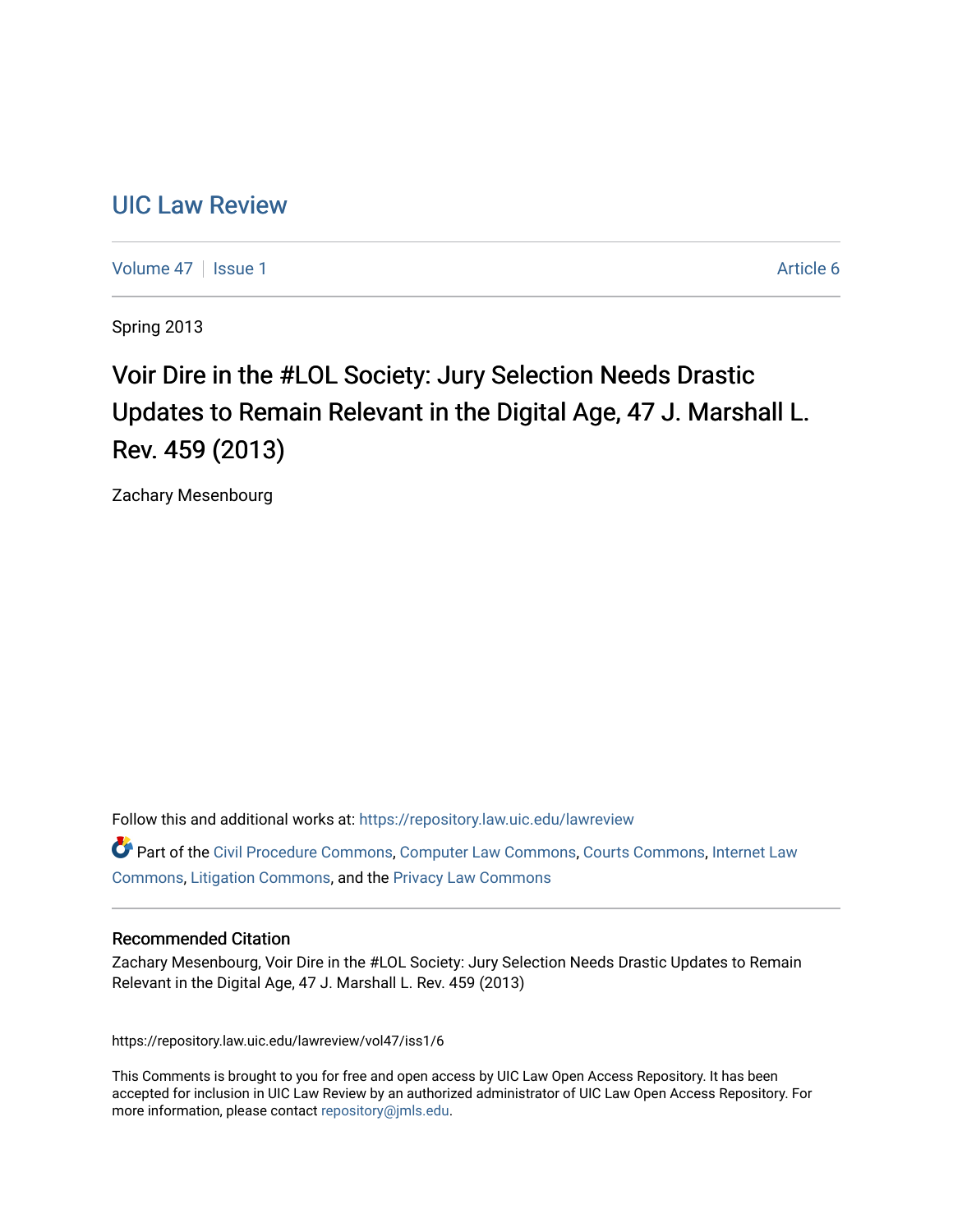# VOIR DIRE IN THE #LOL SOCIETY: JURY SELECTION NEEDS DRASTIC UPDATES TO REMAIN RELEVANT IN THE DIGITAL AGE

#### ZACHARY MESENBOURG\*

# I. INTRODUCTION

# *A. Social Boom!: It's a Facebook World . . . and We're Just Living In It*

"Privacy is dead, and social media hold the smoking gun."1

– Pete Cashmore, founder of Mashable2

As a pioneer of the digital age, Cashmore's statement is appropriate given the way society has transformed since the social media explosion.3

Facebook surpassed 1.1 billion users in June 2013,4 Twitter exceeded 554 million accounts around the same time,<sup>5</sup> and YouTube earns more than 1 billion unique users each month.<sup>6</sup> It is safe to say that Cashmore's statement is well supported by the

 1. Pete Cashmore, *Privacy Is Dead and Social Media Hold the Smoking Gun*, CNN (Oct. 28, 2009, 13:22 GMT),

http://www.merriam-webster.com/dictionary/social%20media (last visited Sept. 12, 2012).

 For the purposes of this comment, social media will be used interchangeably with "social sites," "social networks," and "social networking."

 4. STATISTIC BRAIN, *Facebook Statistics* (June 23, 2013), http://www.statisticbrain.com/facebook-statistics/ (citing Facebook user statistics through mid-2013).

<sup>\*</sup> Mesenbourg is currently a 3L student finishing his law degree, and also works as a Senior Research Manager at Zócalo Group. He wants to thank his wife and son for their love and inspiration on a daily basis; his family for their never-ending support; and his employer for the encouragement and flexibility in allowing him to pursue his degree.

http://edition.cnn.com/2009/OPINION/10/28/cashmore.online.privacy/.

 <sup>2.</sup> Mashable is a blog covering social media news, new websites, and social networks. MASHABLE, http://mashable.com/ (last visited Sept. 13, 2012).

 <sup>3.</sup> Merriam-Webster defines social media as "[F]orms of electronic communication (as websites for social networking and microblogging) through which users create online communities to share information, ideas, personal messages, and other content (as videos)." MERRIAM-WEBSTER,

 <sup>5.</sup> STATISTIC BRAIN, *Twitter Statistics* (May 7, 2013), http://www.statisticbrain.com/twitter-statistics/ (citing Twitter user statistics as of May, 2013).

<sup>6.</sup> YOUTUBE PRESS STATISTICS, http://www.youtube.com/yt/press/statistics.html (last visited Oct. 20, 2013).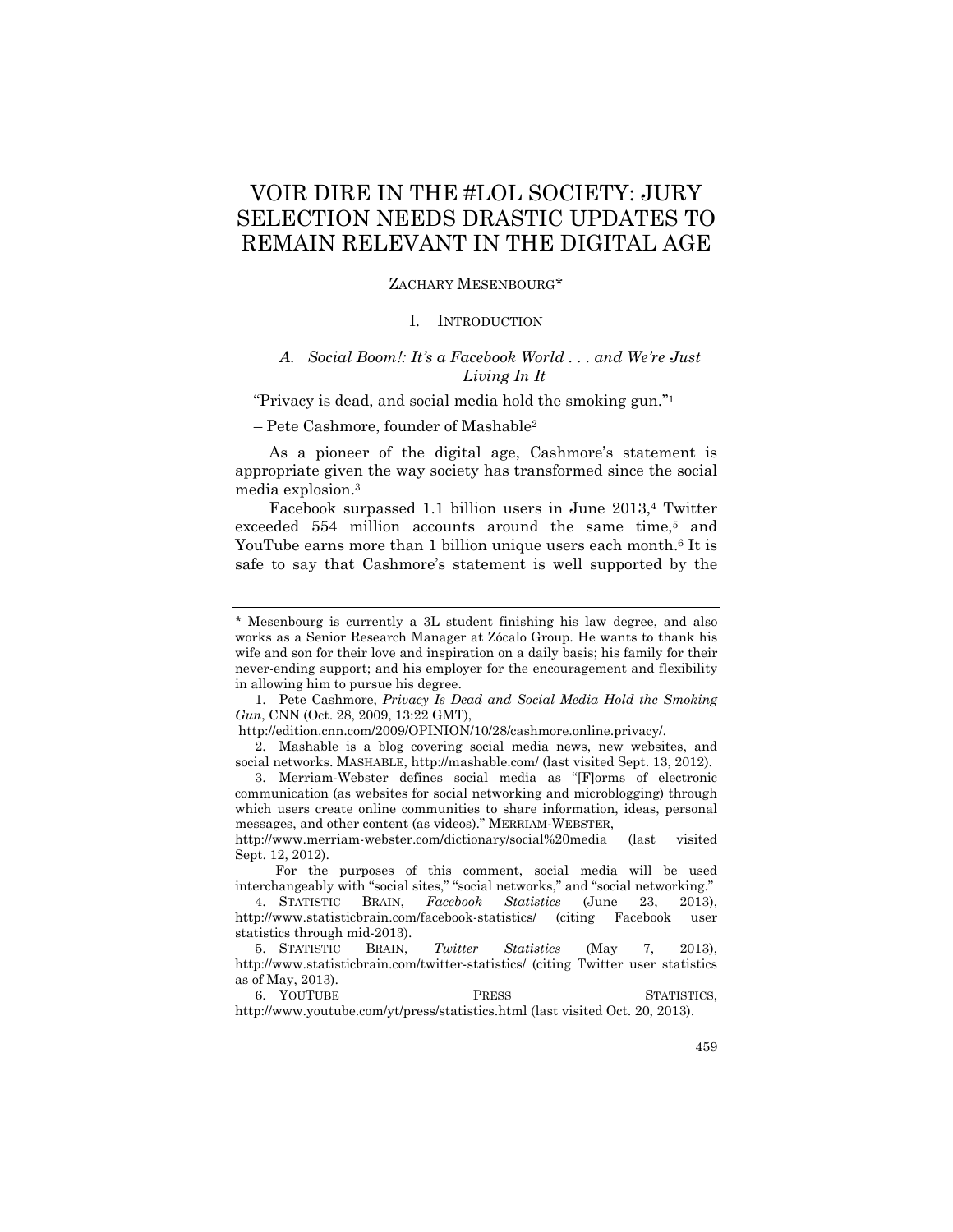data.7

Because of social media's pervasive presence and rapid expansion, the impact of these sites has carried over into everything from entertainment to sports to politics.8 In those industries, social media has changed the communication landscape, introducing wholesale changes to how people interact.9

The legal profession is yet another industry that is not immune from the far-reaching impact of social media. And when those two entities collide, it results in a unique set of complications.10 Most notably, how easy it is for lawyers to leverage social media research for the purposes of voir dire.11

# *B. A New Tool for the Arsenal?: Lawyers' Experimentations with Social Media Research for Voir Dire12*

While using social media research during voir dire is gaining more and more favor in jurisdictions across the country, the implications stemming from that practice are far from clear.13 For

 9. *Id.* While Twitter is just one example, the site represents how social media is not just about updating people; it is about building communication platforms. *Id.* This is especially relevant to the legal world considering that many communications are publicly available – giving attorneys a means to track users' whereabouts, activities, opinions, and more. *Id.* 

 10. Jury selection is a critical step in any case, let alone a high-profile case, leading many attorneys to procure jury consultants. *See* Jonathan M. Redgrave & Jason J. Stover, *The Information Age, Part II: Juror Investigation on the Internet – Implications for the Trial Lawyer*, 2 SEDONA CONF. J. 211, 211 (Fall 2001) (noting that jury research is commonplace in litigation, which has led to "astonishing growth" for the jury consulting industry).

 *See also* Adam J. Hoskins, *Armchair Jury Consultants: The Legal Implications and Benefits of Online Research of Prospective Jurors in the Facebook Era*, 96 MINN. L. REV. 1100, 1101 (2012) (juxtaposing traditional jury consulting and digital age jury consulting, as a major part of what makes the process unique now is that more lawyers themselves can do it). "The advent of the Internet has made attorneys everywhere into amateur jury consultants." *Id.*

 11. *See* Ann Campoy & Ashby Jones, *Searching for Details Online, Lawyers Facebook the Jury*, WALL ST. J. (Feb. 22, 2011),

http://online.wsj.com/article/SB100014240527487035616045761508412971918 86.html (examining the role of social media in selecting a jury, including lawyers' habits of digging for personal details about prospective jurors that could provide insight into which party those jurors might side with during trial).

 12. Note: the terms "voir dire" and "jury selection" are used interchangeably in this Comment.

 13. *See* Stephen P. Laitinen & Hilary J. Loynes, *Social Media: A New "Must Use" Tool in Litigation?*, 52 NO. 8 DRI FOR DEF. 16 (Aug. 2010) (arguing

 <sup>7.</sup> Facebook, Twitter, and YouTube are examples of popular social networks; others including Pinterest, LinkedIn, Foursquare, and Google+. *See* MERRIAM-WEBSTER, *supra* note 3 (defining social networks).

 <sup>8.</sup> *See* Ben Bajarin, *How Twitter is Evolving*, [TECH.PINIONS] (Aug. 10, 2012, 3:02 AM), http://techpinions.com/how-twitter-is-evolving/8575 (showcasing an example from Twitter about how Justin Bieber actively engages with his fans and people hope to communicate with him).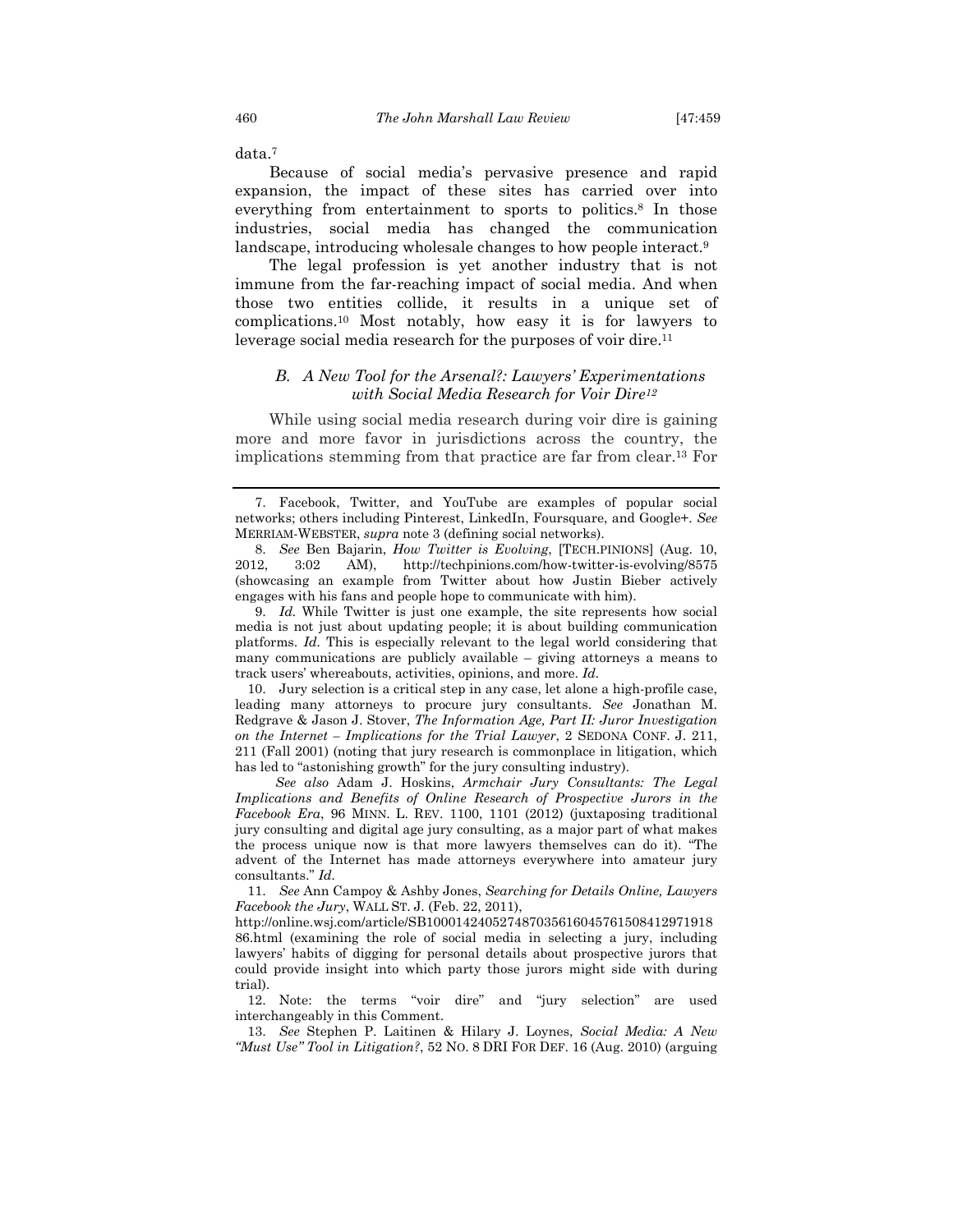example, take the most critical of all cases—those involving capital punishment—where "jury selection can be a matter of life or death."14 For those defendants, what lawyers and jury consultants find out via social research could heavily influence who ends up on the jury. In essence, jurors' Facebook profiles and Twitter accounts could ultimately be a deciding factor in whether someone lives or dies.15

Yes, cases involving capital punishment are rare.16 But, there are thousands of other cases involving substantial damage awards or prison time that are just as critical.17 And because jurors are the ultimate triers of fact, lawyers have both practical and ethical obligations to become social media experts.18 Jurors also need to be cognizant that the details they share about their lives online are

 15. American Bar Association, *American Bar Association Guidelines for the Appointment and Performance of Defense Counsel in Death Penalty Cases*, 31 HOFSTRA L. REV. 913, 1049 (2003). The American Bar Association ("ABA") even recommended that defense attorneys use a jury consultant to help wade through the highly sensitive process of a capital punishment case. *Id.*

that lawyers cannot ignore the fact that social media affects every single stage of the litigation process, and urges litigators to expand juror research to social sites in order to get a full and real profile or potential jury members); *but see* Duncan Stark, *Juror Investigation: Is In-Courtroom Internet Research Going Too Far?*, 7 WASH. J. L. TECH & ARTS 93, 101 (2011) (clarifying that lawyers use of social media research could have an adverse effect on jurors' perceptions of the legal process in general if they feel as though their privacy is invaded – which could also hinder their willingness to be an impartial participant in the process); *see also* U.S. v. Padilla-Valenzuela, 896 F. Supp. 968, 971 (D. Ariz. 1995) (reiterating that even before the digital age, the "scope of inquiry" for jury selection has "relentlessly expanded" to the extent that possible jurors had shown resistance to the process).

 <sup>14.</sup> Steven C. Serio, *A Process Right Due? Examining Whether a Capital Defendant Has a Due Process Right to a Jury Selection Expert*, 53 AM. U. L. REV. 1143, 1147 (June 2004); *accord* John H. Blume, Sheri Lynn Johnson & A. Brian Threlkeld, *Probing "Life Qualification" Through Expanded Voir Dire*, 29 HOFSTRA L. REV. 1209, 1210-11 (2001) (emphasizing that jury selection choices could very well decide a defendant's fate).

 <sup>16.</sup> *See Facts About the Death Penalty*, DEATH PENALTY INFORMATION CENTER, at  $1$  (Oct. 11, 2012), http://www.deathpenaltyinfo.org/documents/FactSheet.pdf (citing that of all litigated cases since 1976 there have been only 1304 executions).

 <sup>17.</sup> *See* Douglas Burns, *Annual Cost for Iowa Prisoner Stands at \$31,500*, DAILY TIMES HERALD (Mar. 27, 2013), http://www.carrollspaper.com/main.asp?SectionID=4&SubSectionID=25&Artic leID=11271 (noting the substantial costs for incarceration on a per inmate basis).

 <sup>18.</sup> *See* Thaddeus Hoffmeister, *Investigating Jurors in the Digital Age: One Click at a Time*, 60 U. KAN. L. REV. 611, 611-12 (2012) (saying that lawyers should take part in social research because they can find out information about prospective jurors in just a few seconds, and because some courts and state bar associations condone the practice); *see also* Carol J. Williams, *Jury Duty? May Want to Edit Online Profile*, L.A. TIMES (Sept. 29, 2008), http://articles.latimes.com/2008/sep/29/nation/na-jury29 (quoting trial consultant Robert B. Hirschhorn, saying that lawyers who do not use Internet and social searches "border[] on malpractice").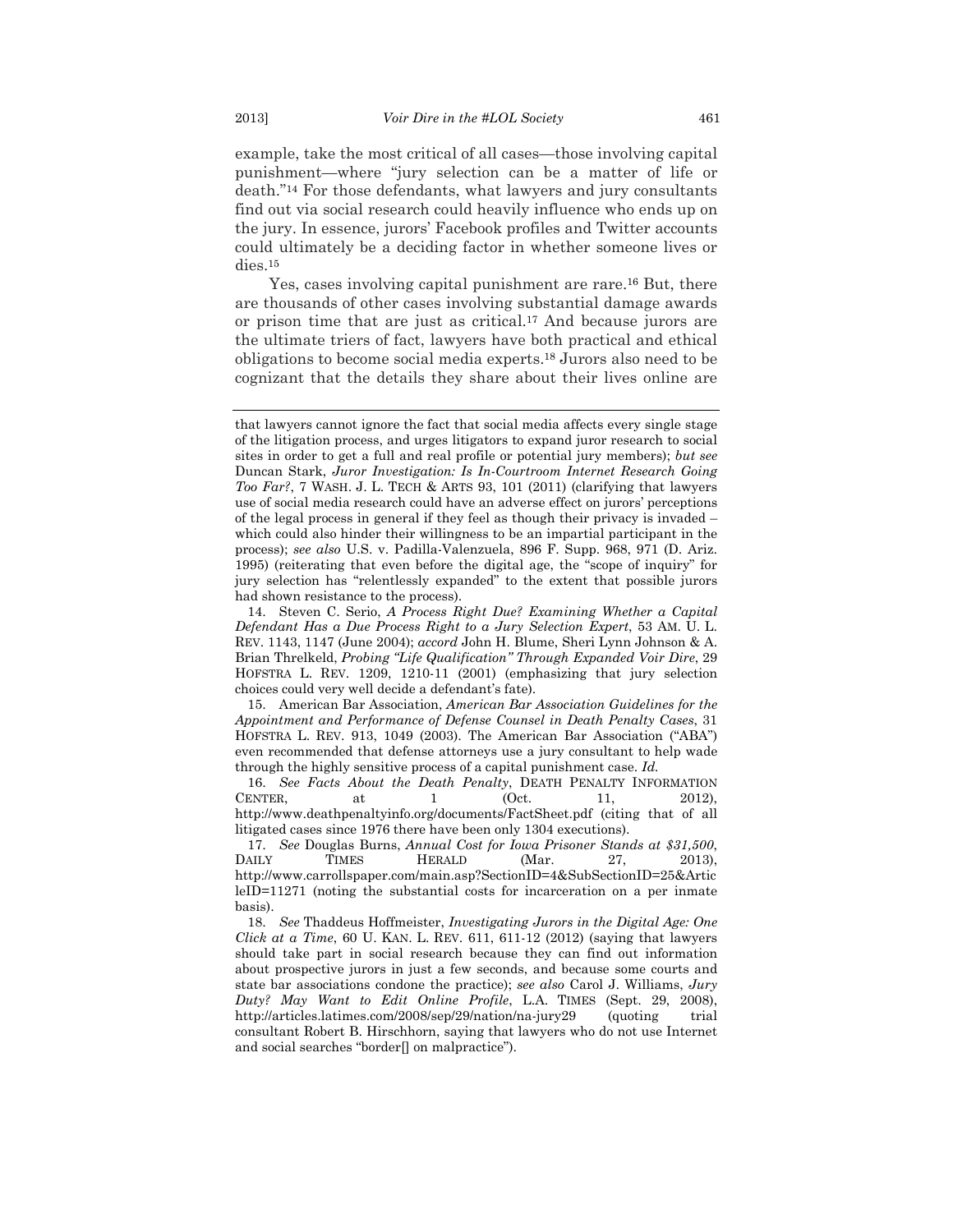fair game for any litigator.19

#### *C. The Road Forward*

With no end to digital expansion in sight, social media voir dire will continue to evolve, necessitating a better understanding of the impact it has in the courtroom and on society.20 This Comment aims to provide clarity around the associated critical issues.

Part II of the Comment provides an overview of how the jury selection process has transformed: from traditional to the digital age. It also covers the sparse case law in this area, which has led many courts to give judges discretion on how to proceed with voir dire. Part III dissects the digital approach to jury selection, analyzing both the benefits and consequences of the practice. Finally, Part IV proposes a new mandated voir dire rule with modified jury instructions and penalties that is more stringent and formulaic to ensure compliance.

#### II. BACKGROUND

# *A. The Origination of Juries to the Rise of Voir Dire*

#### *1. Jury Impartiality Was Not Originally a Desired Trait*

Juries were first commonly used in England toward the close of the twelfth century.21 At that time, typically the king selected jurors out of a pool of prestigious community members, but instead of requiring impartiality, jurors decided disputes using personal knowledge.22 It was not until approximately the 1600s that jurors faced lines of questioning in an attempt to ferret out any biases or prejudices they might have.23

 <sup>19.</sup> *See* Hoffmeister, *supra* note 18, at 612-13 (mentioning the related privacy concerns for those jurors being researched, such as political affiliations, and how lawyers are learning things that people would never want mentioned, let alone during voir dire); *but see* Williams, *supra* note 18 (quoting clinical psychologist Marshall Hennington of Hennington & Associate, saying he has no issues with using any and all information publicly available because it is useful to a client – "This is war.").

 <sup>20.</sup> *See* Christopher B. Hawkins, *Internet Social Networking Sites for Lawyers*, 28 NO. 2 TRIAL ADVOC. Q. 12, 13 (2009) (illuminating Florida as an example of a forward-looking state where most courtrooms have wireless Internet access, which allows litigators to lean heavily on in-the-moment research, including that of social media).

 <sup>21.</sup> Tracy L. Treger, *One Jury Indivisible: A Group Dynamics Approach to Voir Dire*, 68 CHI.-KENT L. REV. 549, 552 (1992).

 <sup>22.</sup> STEPHEN LANDSMAN, READINGS ON ADVERSARIAL JUSTICE: THE AMERICAN APPROACH TO ADJUDICATION 9 (1988).

 <sup>23.</sup> *Id.*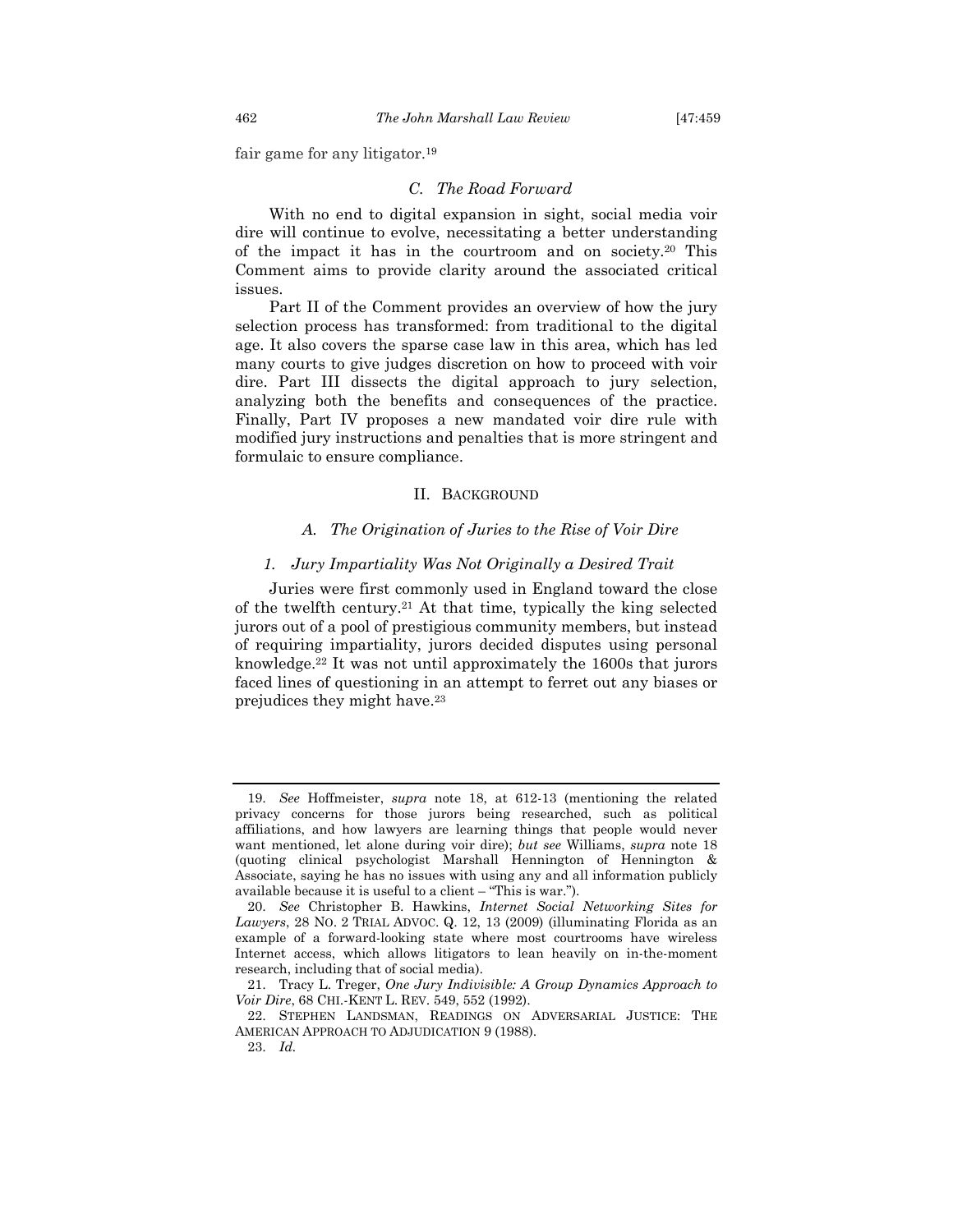# *2. Shift Toward Impartiality*

"[T]he very essence of due process would be denied if one or more members of a jury panel were allowed to remain as jurors while harboring a bias or prejudice toward one of the parties."

– Judge Swanson, Court of Appeals of Washington24

While those words post-date the first use of voir dire, they are reflective of even the earliest use of the process, which is now a prominent part of litigation in the United States.25

By the 1800s, the process of challenging jurors was entrenched in the judicial process; and despite the Supreme Court's admission that finding an unbiased juror was incredibly hard, it upheld the practice of barring biased jurors from serving.<sup>26</sup>

Then, toward the beginning of the twentieth century, the Supreme Court once again upheld the voir dire process, saying that it helped "ascertain whether the juror has any bias, opinion, or prejudice that would affect or control the fair determination by him of the issues to be tried."27

One limitation that lingered, however, was that pools of jurors were typically generated on an arbitrary basis, e.g., using the unemployed, retirees, or anyone in the vicinity of the courthouse.28 It was not until 1968 when Congress enacted the Jury Selection & Service Act that jury pools had to be representative of the U.S. population at large.29

# *3. Modern-Day Voir Dire*

Voir dire is "a preliminary examination of a prospective juror by a judge or lawyer to decide whether the prospect is qualified and

 <sup>24.</sup> Rowley v. Grp. Health Co-op of Puget Sound, 556 P.2d 250, 252 (Wash. Ct. App. Div. 1 1976).

 <sup>25.</sup> VALERIE P. HANS & NEIL VIDMAR, JUDGING THE JURY 35 (2001)(1986) (explaining that voir dire resulted from the Massachusetts Jury Selection Law of 1760, a provision that did not allow the sheriff to question potential jurors after being selected for jury duty).

 <sup>26.</sup> *See* Queen v. Hepburn, 11 U.S. (7 Cranch) 290, 297 (1813) (describing the questioning and exclusion of potential juror James Reed for his opinions regarding slavery).

 <sup>27.</sup> Connors v. United States, 158 U.S. 408, 413 (1895). In that case, the court also made clear that voir dire was applicable to both criminal and civil cases. *Id.* 

 <sup>28.</sup> *See* SAUL M. KASSIN & LAWRENCE S. WRIGHTSMAN, THE AMERICAN JURY ON TRIAL: PSYCHOLOGICAL PERSPECTIVES 22 (Hemisphere Publishing Corp. 1988) (qualifying the nature of voir dire further, saying that in 1961, most federal districts used their own, different methods for choosing juries).

 <sup>29. 28</sup> U.S.C. § 1861 (1968). Stating, in part: "[A]ll citizens shall have the opportunity to be considered for service on grand and petit juries . . . and shall have an obligation to serve as jurors when summoned for that purpose;" *see also id.* at §§ 1861-62 (quoting: "No citizen shall be excluded from service as a grand or petit juror . . . on account of race, color, religion, sex, national origin, or economic status.").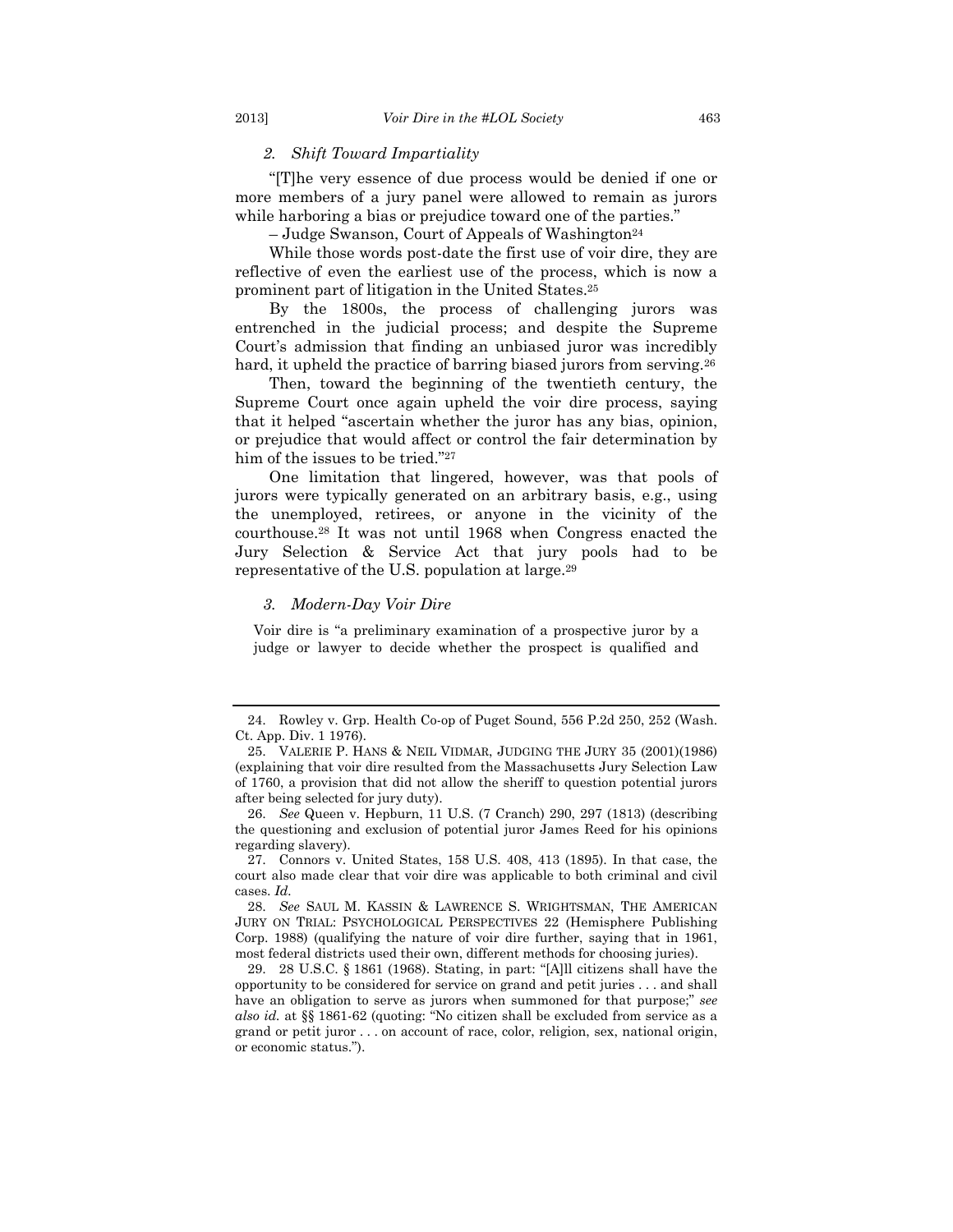# suitable to serve on a jury."30 -Black's Law Dictionary

Prior to the digital age, litigators approached the jury selection process with only their intellect and intuition at their disposal.31 And while voir dire is not specifically included in the Constitution, it is inherently linked to the Sixth and Seventh Amendments.32

Examining jury selection in modern practice reveals that judges in federal jurisdictions can decide to conduct voir dire on their own<sup>33</sup> or to allow attorneys to take part in the process.<sup>34</sup> If a judge does conduct voir dire absent attorney participation, counsel may still strike jurors for cause or exercise a peremptory challenge.35

In comparison, at the state level, jury selection procedures mimic those at the federal level, but the process is almost exclusively governed by statute, court rules, or that jurisdiction's constitution.36

# *B. Another Step Forward: Voir Dire Practice in the Digital Age*

If a judge allows counsel to participate in voir dire, common thinking is that attorneys would be foolish not to leverage social media to research potential jurors.37 This practice has been buoyed

 <sup>30.</sup> BLACK'S LAW DICTIONARY 764 (3d pocket ed. 2006).

 <sup>31.</sup> *See* Michael J. Ahlen, *Voir Dire: What Can I Ask and What Can I Say?*, 72 N.D.L. REV. 631, 631-34 (1996) (observing that jurors' first impressions and inclinations are all exposed in the process, which will ultimately affect their vote at trial; and that historically, the best way to grasp whether jurors had any biases before trial was to simply ask them about it during voir dire).

 <sup>32.</sup> *See generally* Rachel Harris, *Questioning the Questions: How Voir Dire is Currently Abused and Suggestions for Efficient and Ethical Use of the Voir Dire Process*, 32 J. LEGAL PROF. 317, 317-18 (2008) (providing historical context for how the right to a trial by jury came about in the United States); *see also* U.S. CONST. amend. VI. *Id.*; U.S. CONST. amend. VII.

 <sup>33.</sup> *See generally* ROBERT A. WENKE, THE ART OF SELECTING A JURY 15 (Parker 1979) (explaining that removing attorneys entirely from the process is constitutional); *see also* Treger, *supra* note 21, at 555 (citing the examples of United States v. Hoffa, 367 F.2d 698, 710 (7th Cir. 1966); and Hamer v. United States, 259 F.2d 274, 279-80 (9th Cir. 1958), cert. denied, 359 U.S. 916 (1959), where the constitutionality was upheld).

 <sup>34.</sup> Wenke, *supra* note 33, at 15.

 <sup>35.</sup> *See* FED. R. CIV. P. 47 (detailing the processes for examining jurors, using peremptory challenges, and excusing jurors).

 <sup>36.</sup> *See, e.g.*, PA. R. CIV. P. 220.1 (providing an example of a state-specific voir dire statute as evidence of variance between states); *see also* ILL. S. CT. R. 234 (eff. May 1, 1997) (detailing the examination of potential jurors by questioning them to judge if they are qualified to serve as a juror).

 <sup>37.</sup> *See* Kathryn Kinnison Van Namen, Comment, *Facebook Facts and Twitter Tips—Prosecutors and Social Media: An Analysis of the Implications Associated With the Use of Social Media in the Prosecution Function*, 81 MISS. L.J. 549, 554 (2012) (noting that many attorneys use social media research in trial scenarios because information pulled from those sites is simply using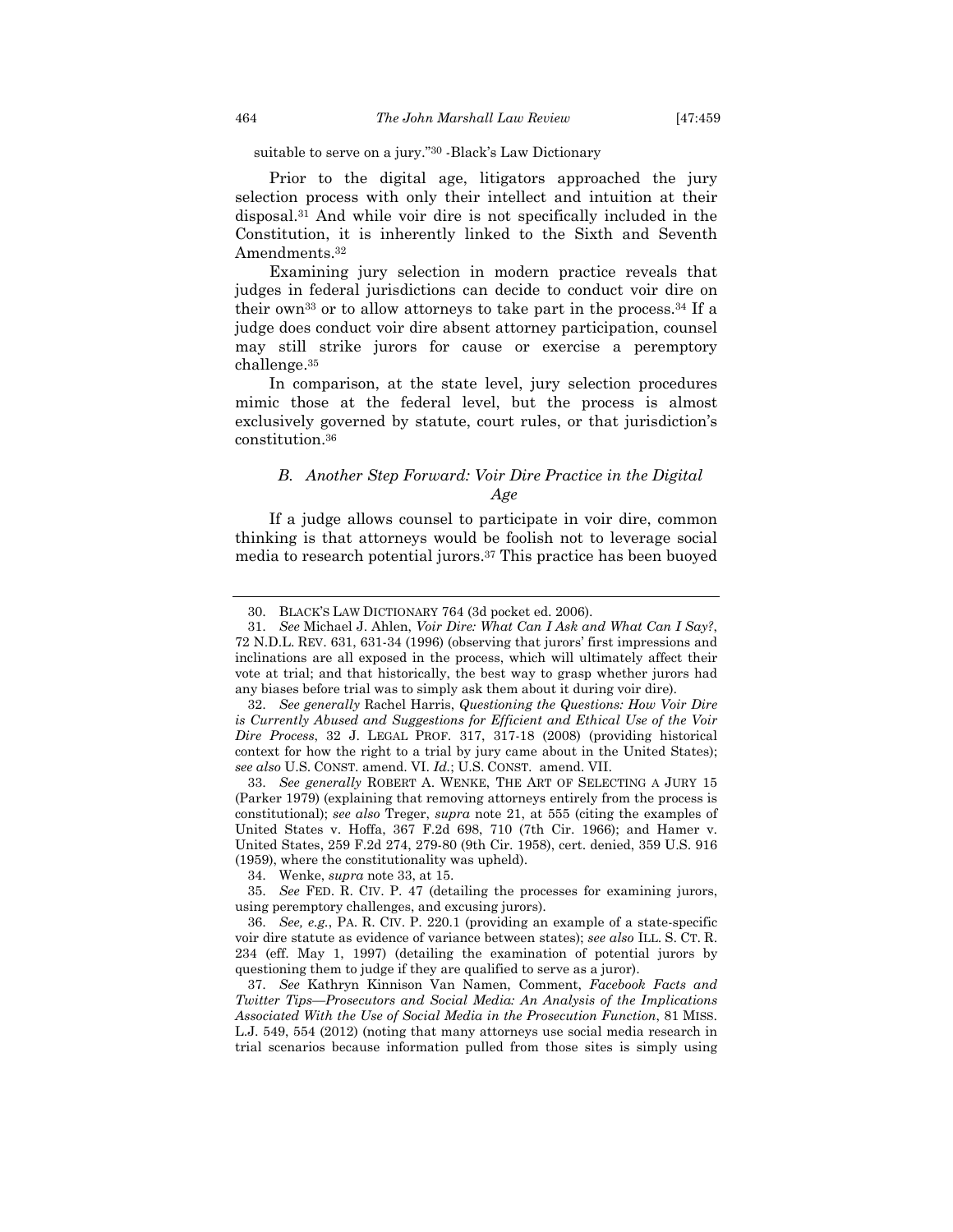by the fact that many courtrooms have wireless Internet access.38 One example comes from Cameron County, Texas, with the district attorney candidly saying he uses Facebook and other networks to evaluate jurors.39

With Internet and social media research on the rise, <sup>40</sup> judges still largely have the discretion to decide how they want to handle voir dire proceedings, leading to varying jury selection standards in different jurisdictions.41

# *1. Lack of Case Law Regarding Social Media Voir Dire Has Translated into Minimal Precedent*

There is neither frequently cited precedent nor iron-clad rules about the use of social media research during voir dire. One of the most prominent cases, however, is *Carino v. Muenzen*.42 Carino appealed after the dismissal of his medical malpractice claim, and the Superior Court of New Jersey found that the trial court erred by refusing to let Carino's counsel use a computer for jury selection.43 While the *Carino* court affirmed the lower court's holding, it nonetheless found that Carino's counsel should have been allowed to conduct juror research on his computer.<sup>44</sup>

 38. Campoy et al., *supra* note 11 (resulting in litigators using tablets, smart phones, laptops, etc. to peruse prospective jurors social profiles).

<sup>&</sup>quot;every available tool in the public domain").

Beyond visiting social networks for their own research, some litigators also feel it is their right to question jurors about their Internet usage. Amanda McGee, Comment, *Juror Misconduct in the Twenty-First Century: The Prevalence of the Internet and its Effect on American Courtrooms*, 30 LOY. L.A. ENT. L. REV. 301, 318 (2010). Some argue that it serves the two-fold purpose of: (1) knowing as much as possible about jurors, and (2) limiting the possibility of a mistrial because attorneys can excuse those people they feel might abuse social channels during the trial. *Id.*

 <sup>39.</sup> *See* Laura B. Martinez, *Cameron Co. DA Will Check Facebook Profiles for Jury Picks*, BROWNSVILLE HERALD (Jan. 17, 2011),

http://www.chron.com/business/technology/article/Cameron-Co-DA-will-check-Facebook-profiles-for-1689598.php (quoting Cameron County district attorney Armando R. Villalobos saying he encourages staff to use social research and "every available tool in their arsenal").

 <sup>40.</sup> *See* Anita Ramasastry, *Googling Potential Jurors: The Legal and Ethical Issues Arising from the Use of the Internet in Voir Dire*, FINDLAW (May 30, 2010), http://writ.news.findlaw.com/ramasastry/20100730.html (detailing voir dire's shift from lawyers simply providing potential jurors with questionnaires to fill out to now checking the Internet in court during voir dire to find out peoples' attitudes and opinions).

 <sup>41.</sup> *See id.* (offering an example from 2006 when U.S. District Judge David Coar barred the use of real-time Internet searches during voir dire when selecting jury members for the corruption trial of former Chicago mayoral aide Robert Sorich).

 <sup>42.</sup> Carino v. Muenzen, No. L-0028-07, 2010 WL 3448071 (N.J. Super. Ct. App. Div. Aug. 30, 2010).

 <sup>43.</sup> *Id.* at \*12 (holding that the judge committed an error in refusing to allow appellant's counsel to use a computer during voir dire).

 <sup>44.</sup> *Id.* at \*4. The exchange is as follows: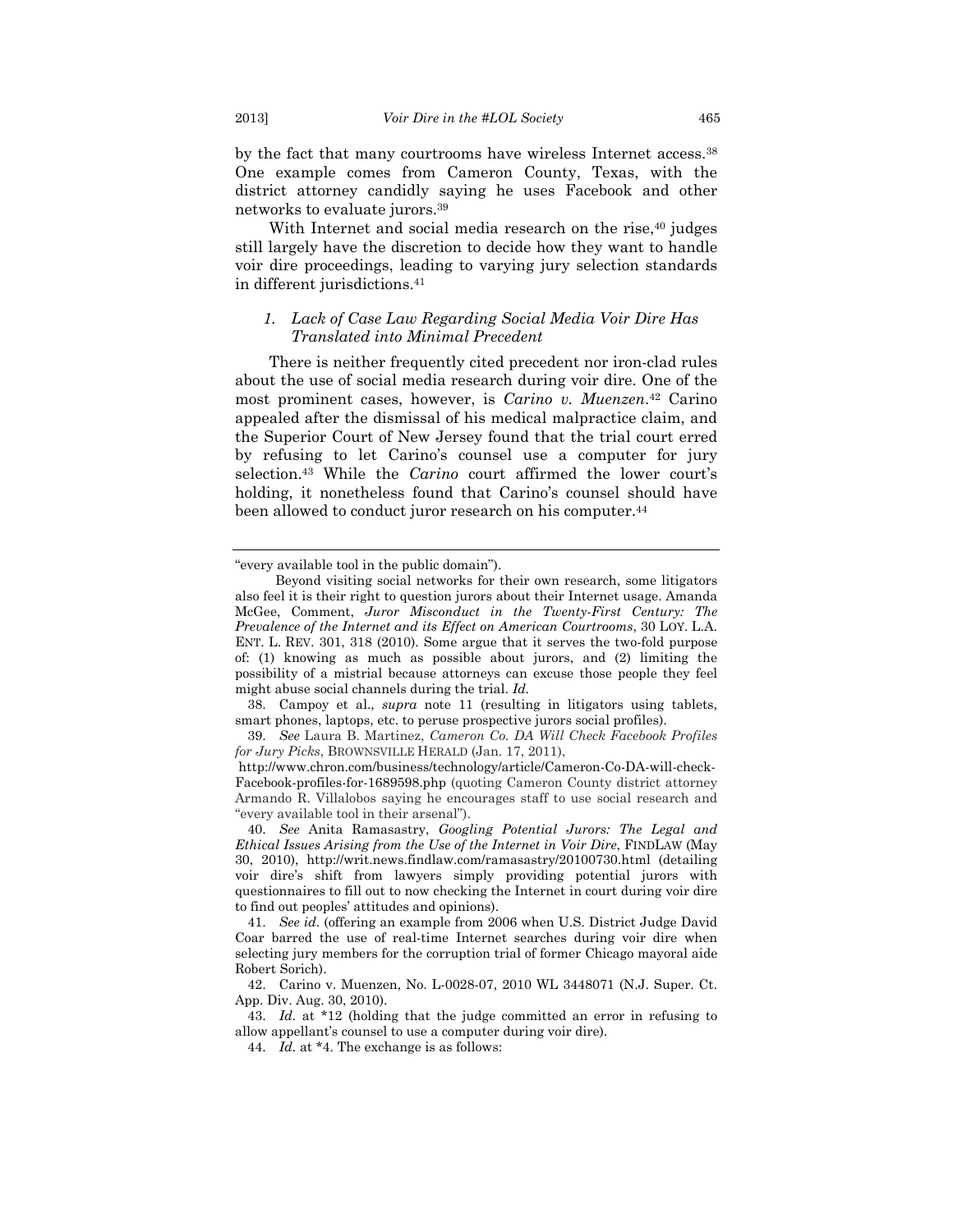Another example comes out of California, where three months into a trial, a lawyer saw that a juror was constantly on his mobile phone.45 Not only did the activity serve as a signal to counsel that this person was potentially abusing the judicial system, but also that the juror already had a predisposition as to the outcome in the case.46 After contacting a jury consultant, the legal team quickly uncovered a slew of tweets from the juror, leading to his dismissal.47

[PLAINTIFF'S COUNSEL]: I understand.

THE COURT: I believe in a fair and even playing field. I believe that everyone should have an equal opportunity. Now, with that said there was no advance indication that you would be using it. The only reason you're doing that is because we happen to have a [Wi-Fi] connection in this courtroom at this point which allows you to have wireless Internet access.

[PLAINTIFF'S COUNSEL]: Correct, Judge.

THE COURT: And that is fine provided there was a notice. There is no notice. Therefore, you have an inherent advantage regarding the jury selection process, which I don't particularly feel is appropriate. So, therefore, my ruling is close the laptop for the jury selection process. You want to-I can't control what goes on outside of this courtroom, but I can control what goes on inside the courtroom.

*Id.*

*See also* Johnson v. McCullough, 306 S.W. 3d 551, 558-59 (Mo. 2010) (en banc) (per curiam) (holding that it is appropriate for litigators to gather information about jurors online given advances in technology).

 Also, while not social media specific, the high-profile Jose Padilla "dirty bomber" case exemplifies the possible extreme consequences that could arise if attorneys are not allowed to use Internet research. *See* Williams, *supra* note 18 (highlighting the Padilla case where an extensive survey got mailed to 550 voters in greater Miami before the trial – yet the questionnaire did not unearth the fact that one respondent was being investigated. Trial consultant Linda Moreno ultimately uncovered that integral fact when conducting Internet searches).

 45. Alison Frankel, *For \$295, a Window Into Jurors' Posts and Tweets*, THOMSON REUTERS NEWS & INSIGHT (Oct. 24, 2011),

http://newsandinsight.thomsonreuters.com/Legal/News/2011/10\_-

\_October/For\_\$295,\_a\_window\_into\_jurors\_\_posts\_and\_tweets/ (detailing a case where Ron Kurzman, director of litigation consulting for Magna Legal Services, used social media research to uncover that a potential juror was constantly posting about the trial; which resulted in the juror being dismissed).

 46. *Id.* One of prospective juror Trevor August's tweets read: "Not hard to tell who is here for jury duty and who isn't in the security line. #juryduty"

 47. *Id.* The lawyer wisely contacted Kurzman (*supra* note 45), who was working with him on the case. Kurzman quickly investigated the juror's

THE COURT: Are you Googling these [potential jurors]?

<sup>[</sup>PLAINTIFF'S COUNSEL]: Your Honor, there's no code law that says I'm not allowed to do that. I-any courtroom-

THE COURT: Is that what you're doing?

<sup>[</sup>PLAINTIFF'S COUNSEL]: I'm getting information on jurors-we've done it all the time, everyone does it. It's not unusual. It's not. There's no rule, no case or any suggestion in any case that says- . . .

THE COURT: No, no, here is the rule. The rule is it's my courtroom and I control it.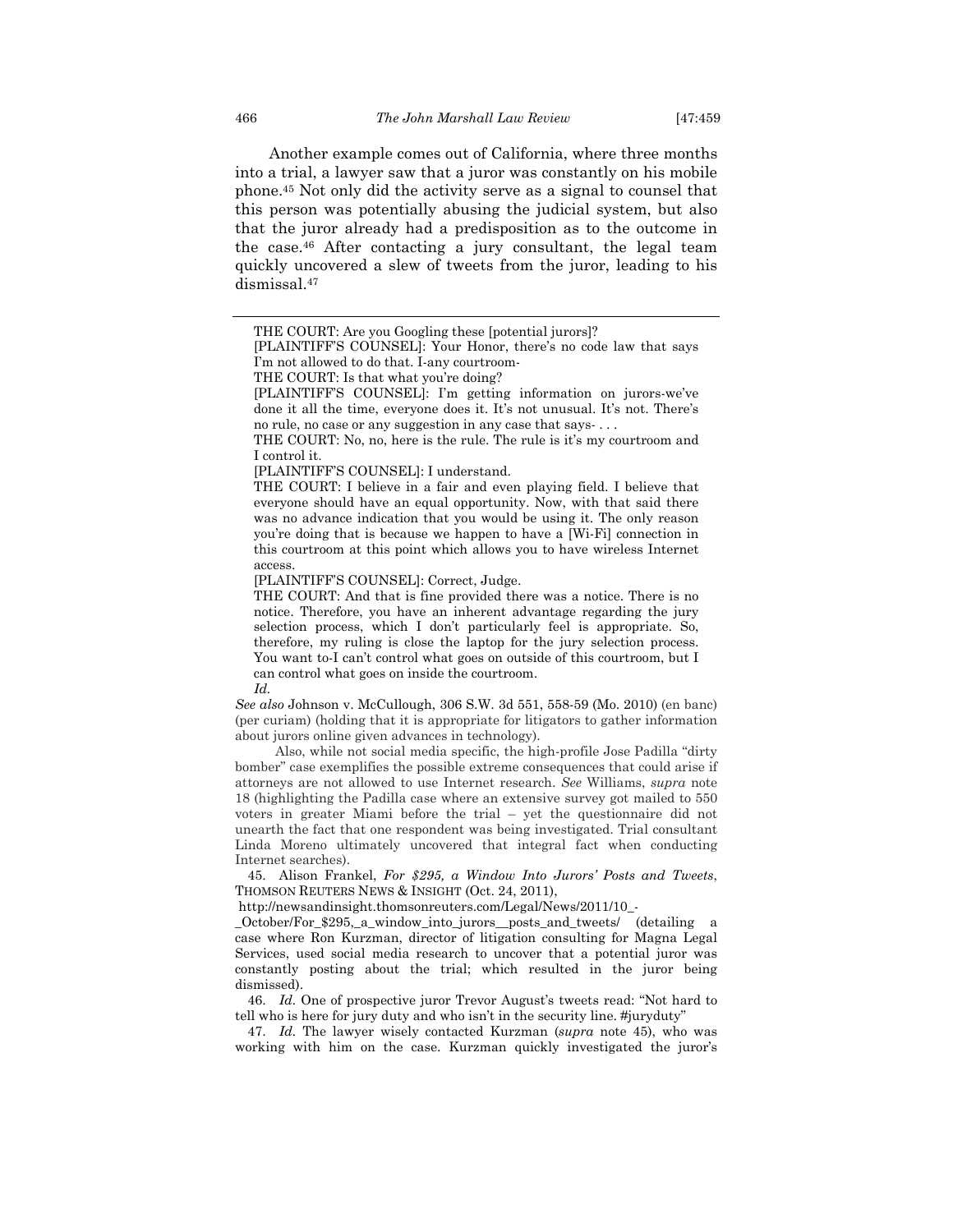With the background of the *Carino* case underpinning many of the ripe issues regarding voir dire, experts have noted the usefulness of social research if a judge so permits.48 Even so, that same case also exemplifies how different court divisions in one jurisdiction can disagree about the specific approach and parameters to use during voir dire.49

# *2. Organizations Have Tried to Provide Clarity*

While not in direct response to *Carino*, the crux of that case has prompted multiple bar associations to issue formal opinions about social media use during voir dire. One example is the New York City Bar Association's ("N.Y.C. Bar Ass'n") Rule 3.5 regarding social network juror research.50

In detailing the delicacy with which lawyers must handle social media research, the N.Y.C. Bar Ass'n noted that nothing precludes attorneys "from viewing public information that a juror might be unaware is publicly available . . . Just as the attorney must monitor technological updates and understand the functionality of social media websites, 'jurors have a responsibility to take adequate precautions to protect any information they

activity to inform counsel about the suspicious behavior.

It is also worth noting that Kurzman's experience with that case led to him founding Jury Scout, a service that investigates potential jurors' social media activity to provide lawyers with information about whether a person is more or less likely to agree with the prosecution or the defense. *Id.* In conducting these services, Kurzman will send his employees to trials across the nation to get the names of jury pool members. *Id.* Those names are then cross-referenced against roughly fifty social networks. *Id.*

 <sup>48.</sup> *See, e.g.*, Sara Yin, *Facebook Complicates Jury Duty Screening*, PC  $MAGAZINE$  (Feb. 22, 2011, 4:24 PM), http://www.pcmag.com/article2/0,2817,2380747,00.asp (quoting Amber Yearwood, a consultant for Trial Behavior Consulting, who said she removed a possible juror in a product-liability case because that juror's Facebook profile was incredibly opinionated); *see also* Hoskins, *supra* note 10, at 1108 (illuminating the additional benefit that counsel is able to rapidly compile a plethora of information about a jury pool at nearly no cost, whereas the same amount of research pre-digital age could have been too costly to pursue).

 <sup>49.</sup> *Carino v. Muenzen*, No. L-0028-07 at \*12.

 <sup>50.</sup> *See* N.Y.C. Bar Ass'n, *Jury Research and Social Media: A New York City Bar Formal Ethics Opinion*, 44TH ST. BLOG (June 4, 2012, 4:23 PM), http://www.nycbar.org/44th-street-blog/2012/06/04/jury-research-and-socialmedia-a-new-york-city-bar-formal-ethics-opinion/ (quoting the formal opinion:

<sup>[</sup>I]f a juror were to (i) receive a 'friend' request (or similar invitation to share information on a social network site) as a result of an attorney's research, or (ii) otherwise to learn of the attorney's viewing or attempted viewing of the juror's pages, posts, or comments, that would constitute a prohibited communication if the attorney was aware that her actions would cause the juror to receive such message or notification. We [the Committee] further conclude that the same attempts to research the juror might constitute a prohibited communication even if inadvertent or unintended.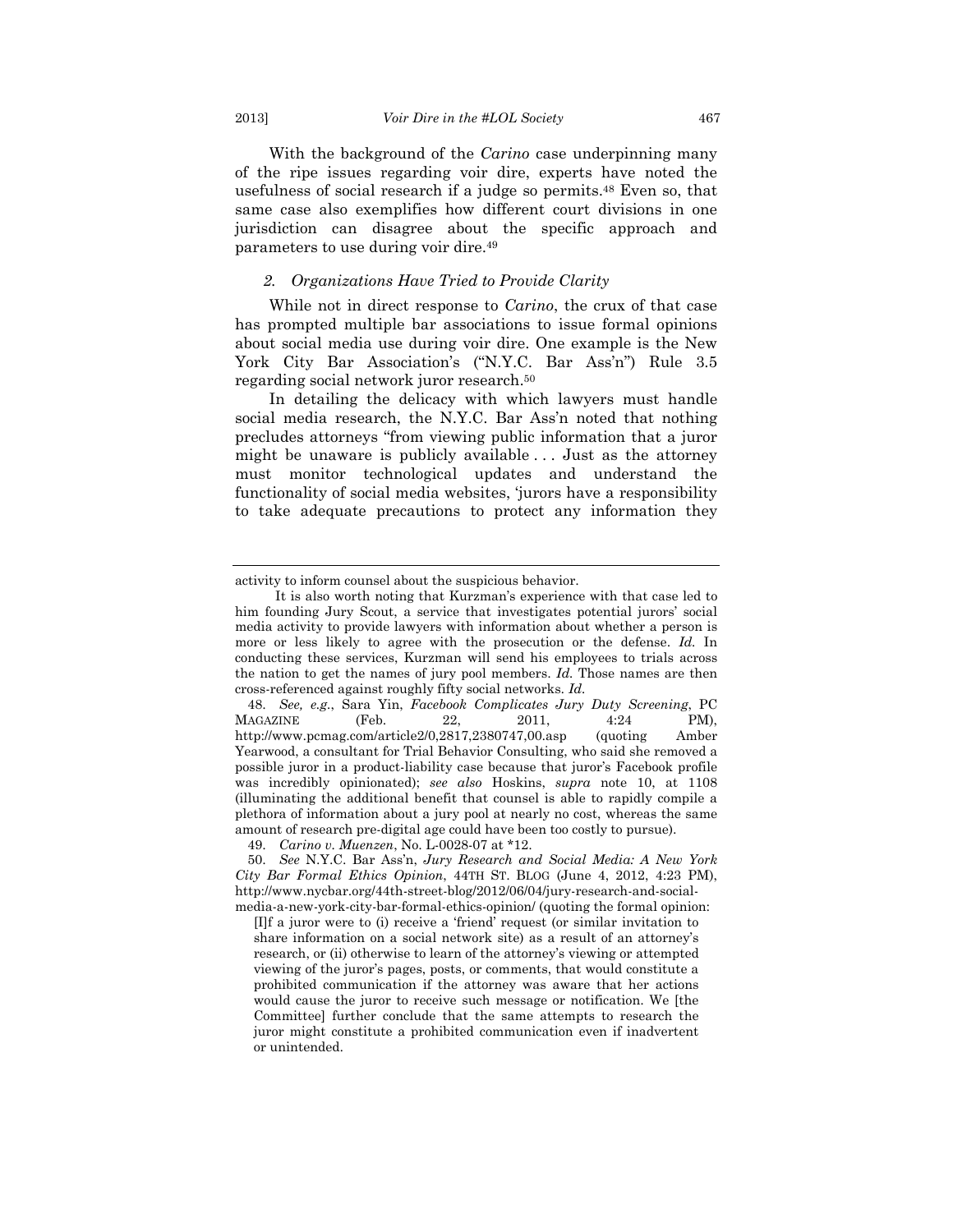intend to be private.'"51

Another example comes from the American Bar Association ("ABA"), emphasizing how important it is to act ethically throughout litigation, especially during discovery.52 But so long as lawyers access only public parts of peoples' social media properties, the ABA agrees that it is an ethical practice.53

Despite increasing support, some others are wary that in conducting exhaustive research for the benefit of clients, lawyers might start to lean too heavily on social networks for research and that practice could actually do them a disservice.54 If a lawyer does get lazy, the two most fatal consequences would be: (1) failure to authenticate the information they find, and (2) in cases of a juror having a common name, making sure that it is the actual juror in question.55

#### *3. Putting Digital Voir Dire into Practice*

Discussion about the historical uses of voir dire laid the necessary framework for understanding how the practice has evolved to where it is today. Within that examination, the crux of new age jury selection became clear: there is currently no standard

 53. *See id.* (citing that the provision about social media usage is generally related to the rule applied in State *ex. rel.* State Farm Fire & Cas. Co. v. Madden, 192 W. Va. 155, 164 (1994). There, the Supreme Court of West Virginia held that a party's actions that take place for viewing by the general public, does not create an ethical violation by a lawyer if that information is used at trial).

 54. Van Namen, *supra* note 37, at 557. Stating social research during voir dire is risky because searches may accidentally, or intentionally, access private information that should never have been seen.

 One major risk involves people being researched that have established privacy settings that exclude the public from seeing their information. *Id.* In those instances, if a lawyer still somehow gains access to blocked information via other means, they could face severe ethical ramifications. *Id.* at 557-58.

 55. Ramasastry, *supra* note 40. Along with mistaken identity and vetting information to determine if it is reflective of a person's true beliefs, is the worry about a juror posting fake opinions across his social profiles simply to escape jury duty.

 <sup>51.</sup> *Id.* 

 <sup>52.</sup> *See* Seth I. Muse, *Ethics of Using Social Media During Case Investigation and Discovery*, A.B.A. SECTION OF LITIG. PRETRIAL PRACTICE & DISCOVERY (June 13, 2012). http://apps.americanbar.org/litigation/committees/pretrial/email/spring2012/sp

ring2012-0612-ethics-using-social-media-during-case-investigationdiscovery.html (citing that attorneys can generally access the publicly available parts of someone's personal social media pages "without facing ethical repercussions").

The ABA also appears to understand the impact of social media, noting the swift expansion of networking sites. *Id.* It also admits the scarcity of "state ethics rules, model ethics advisory opinions, and emerging case law" does not help lawyers navigate that muddled area of the law. *Id.* Subsequently, the organization knows that ethical dilemmas are bound to arise when leveraging social media. *Id.*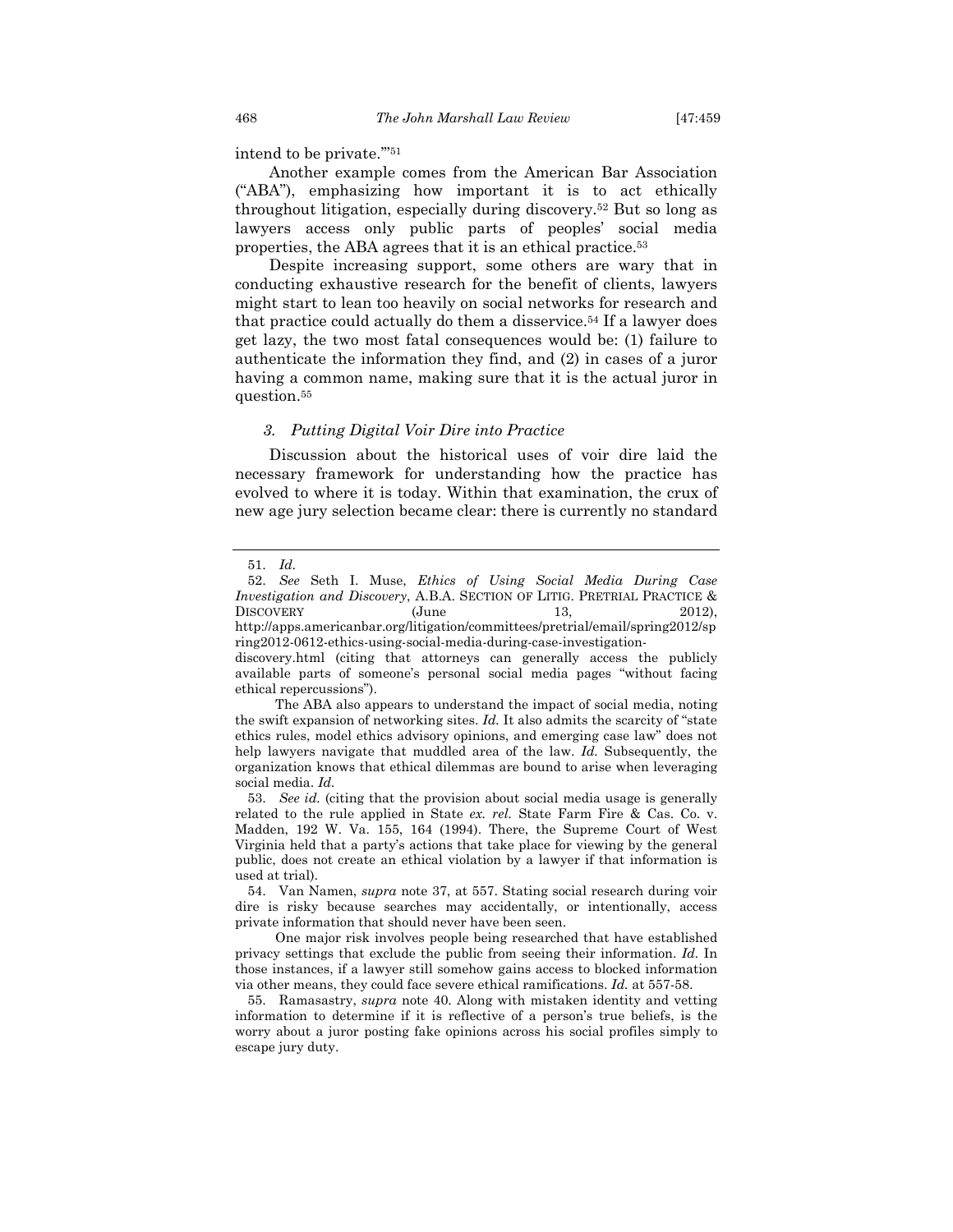set of best practices regarding social media voir dire. Clarity in this area is essential moving forward.

#### III. ANALYSIS

#### *A. Content Is King, and People Feel More and More Compelled to Publish*

"We're living at a time when attention is the new currency . . . those who insert themselves into as many channels as possible look set to capture the most value. They'll be the richest, the most successful, the most connected, capable and influential among us. We're all publishers now . . ."

 $-$  Pete Cashmore<sup>56</sup>

Cashmore's statement is essentially a motto for the digital generation as people join social networks to feel connected and share content with large communities.57 On its face that is a simple activity, but the more someone shares, the more information that person makes available to the public.58 So knowing there is an influx of discoverable information, lawyers consistently conduct social media research.59

Given the rise in these activities, this portion of the Comment seeks to address: (1) how social media voir dire is even possible, (2) benefits of the practice, (3) other consequences of the practice, and (4) and how it affects all parties to a lawsuit.

#### *B. Wired Everywhere*

#### *1. Wireless Courtroom Access Has Grown*

Most trial lawyers would probably say their jobs are already hard enough, so if they can use a readily available resource to

 <sup>56.</sup> Cashmore, *supra* note 1. Cashmore's article brings to light one of the main reasons lawyers have begun to more thoroughly examine social media sites during voir dire. *Id.* Namely, because it is the age where "We're all publishers now . . .," so content is freely and easily accessible to those who take the time to look. *Id.*

 <sup>57.</sup> *Id.* 

 <sup>58.</sup> *See* Mary Madden, *Privacy Management on Social Media Sites*, PEW INTERNET (Feb. 12, 2012), http://pewInternet.org/Reports/2012/Privacymanagement-on-social-media/Main-findings.aspx (citing research statistics showing that twenty percent of online adults have set their main social media profiles to be totally public).

Another interesting consideration is that women are far more likely to make their profiles available to just friends (67% compared to 48% of men). *Id.* They are also much less likely to make a totally public profile (14% compared to 26% of men). *Id.* In the context of voir dire, this means that the fruitfulness of lawyers' research could largely be contingent on gender.

 <sup>59.</sup> *See* Laitinen et al., *supra* note 13 (discussing that lawyers can uncover not only hard to find information via this method, but that they can also supplement known facts or verify prior statements jurors had given).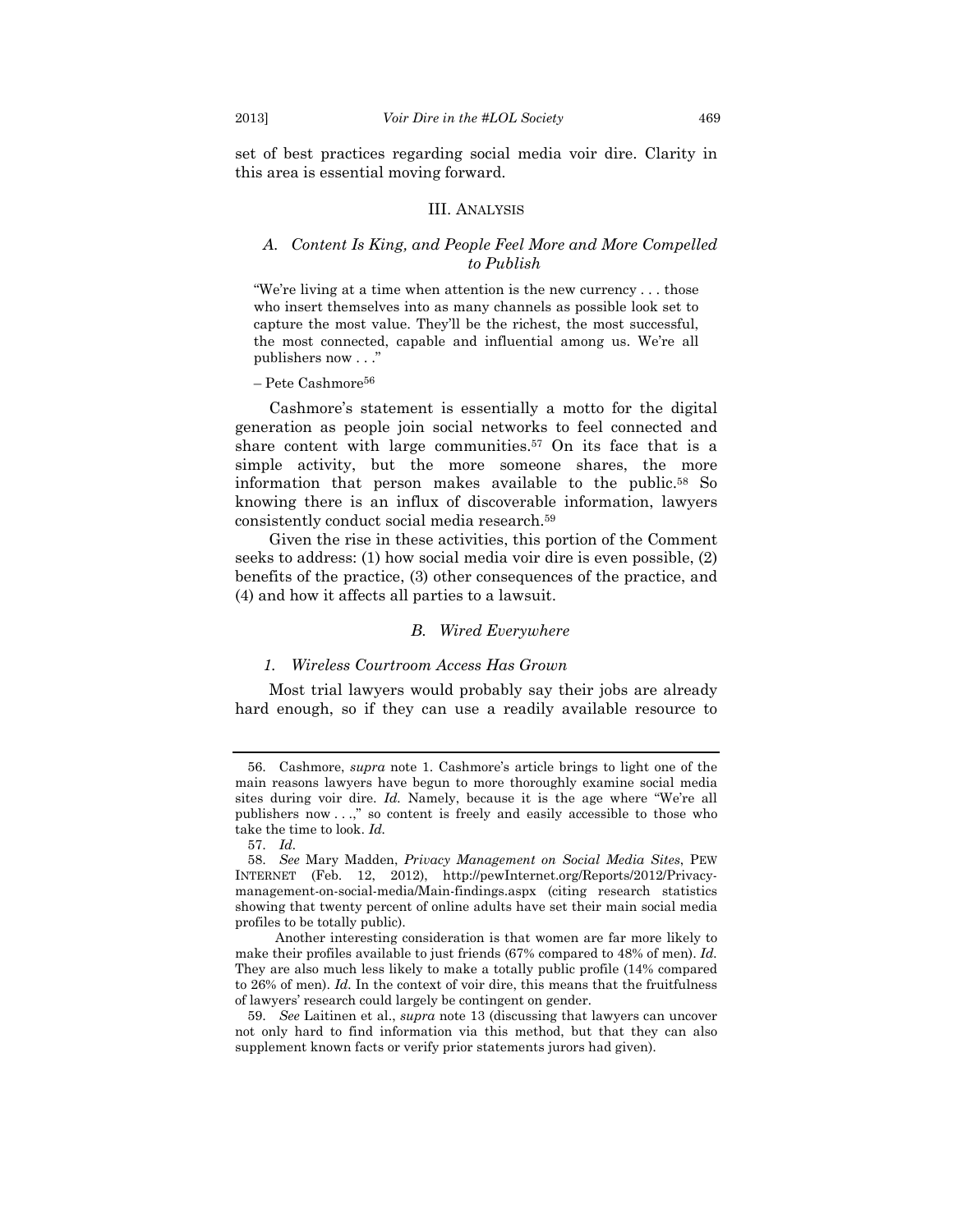assist in any part of a lawsuit, they would welcome it.60

Lawyers can now conduct more in-the-moment juror and case research because an increasing number of courtrooms now provide wireless access.<sup>61</sup> This accessibility means lawyers almost feel compelled to take it upon themselves to know if and how a potential juror is active online.62 This also directly impacts the amount of privacy a juror can expect to maintain throughout a trial, especially if he is incredibly active online.63

Another rising trend is businesses that are offering lawyers ways to uncover information more easily, such as LexisNexis' SmartLink.64 With a tool such as this at their disposal, lawyers can quickly investigate jurors in the courtroom itself; for example, checking to see if a juror used to work for a competitor to a party in the litigation.65

#### *2. Frequent Tweeter = Less Privacy*

Generally, courts agree that discovery of Facebook comments, forum threads, blog posts, etc., do not violate a juror's privacy.66

 61. *See* Michelle Sherman, *The Anatomy of a Trial with Social Media and the Internet*, 14 NO. 11 J. INTERNET L. 1, 10 (2011) (citing *Carino v. Muenzen* where the court issued a press release before the trial saying that wireless access was available to "maximize productivity for attorneys"); *see also Carino v. Muenzen*, No. L-0028-07 at \*10 (discussing the applicable court policy for wireless access).

 <sup>60.</sup> *See* Christopher B. Hopkins, *Internet Social Networking Sites for Lawyers*, 28 NO. 2 TRIAL ADVOC. Q. 12, 13 (2009) (advocating that lawyers should use every resource at their disposal – paralegals, laptops, advanced copies of juror lists – to get ahead of the game by conducting juror research online); *but see* Marcy Zora, *The Real Social Network: How Jurors' Use of Social Media and Smart Phones Affects a Defendant's Sixth Amendment Rights*, 2012 U. ILL. L. REV. 577, 598-99 (2012) (describing how juror research is not a simple task because jurors could use slang, generic terms, nicknames, and privacy settings to avoid the watchful eye of lawyers).

 <sup>62.</sup> *See* McGee, *supra* note 37, at 319-20 (saying that lawyers are now hunting to see if jurors are active on social channels; looking specifically for blogs and tweets, etc.); *accord* John Schwartz, *As Jurors Turn to Google and Twitter, Mistrials are Popping Up*, N.Y. TIMES (Mar. 18, 2009),

http://www.nytimes.com/2009/03/18/us/18juries.html?pagewanted=all (noting: "Attorneys have begun to check the blogs and Web sites of prospective jurors.").

 <sup>63.</sup> McGee, *supra* note 37, at 320.

 <sup>64.</sup> *See, e.g.*, SmartLinx, LEXISNEXIS (last visited Oct. 7, 2012), http://www.lexisnexis.com/government/solutions/research/smartlinx.aspx

<sup>(</sup>servicing government agencies by searching billions of public records and cross-referencing names, numbers, locations, etc. to uncover links between them).

 <sup>65.</sup> Stark, *supra* note 13, at 98. Because of in-court wireless access, lawyers can find valuable insights quickly in order to strategically use peremptory challenges.

 <sup>66.</sup> *See* Guest v. Leis, 255 F.3d 325, 333 (6th Cir. 2001) (holding that people should not think that published or publicly posted thoughts have any reasonable expectation of privacy).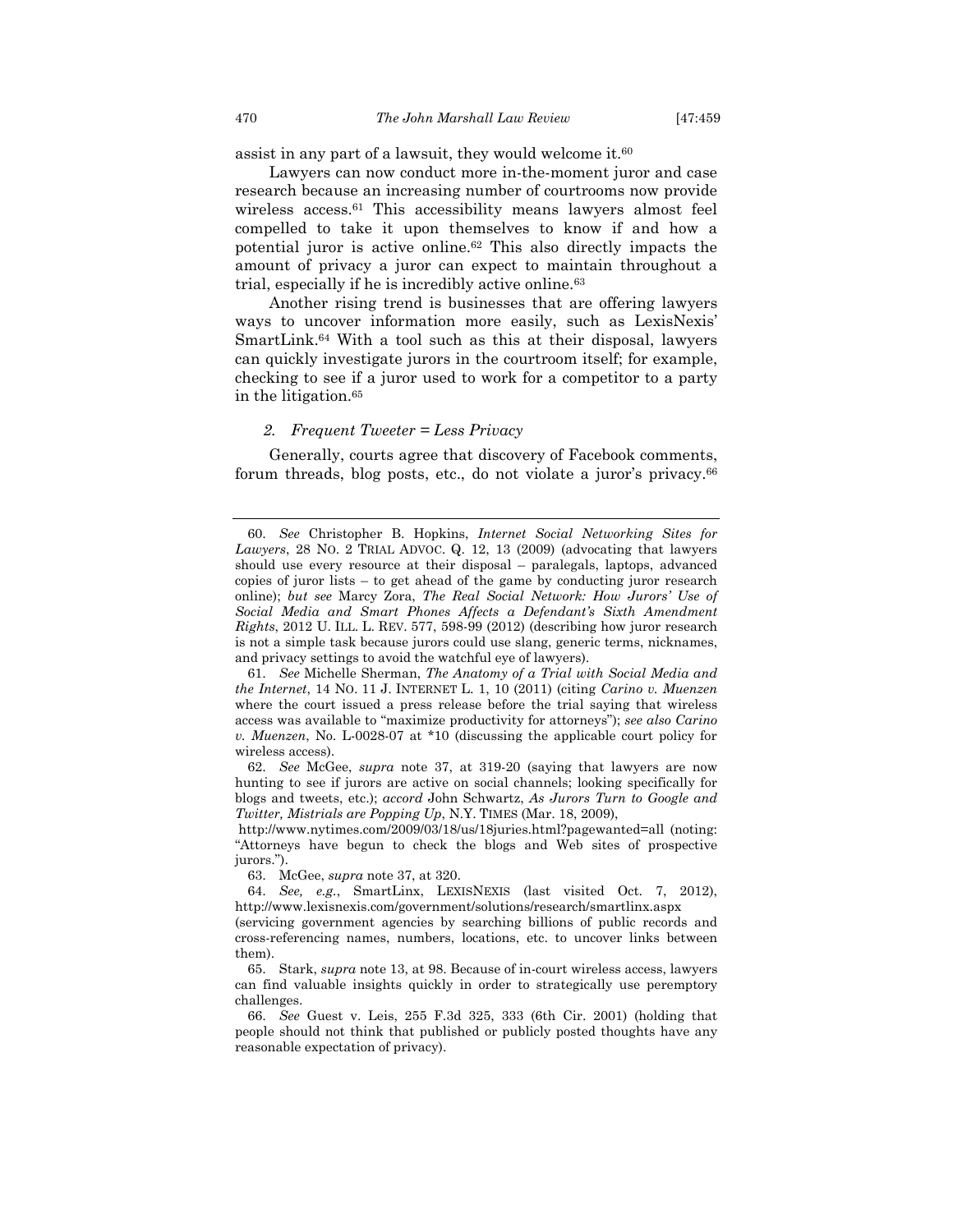And unless a juror makes a specific point to restrict public access by making certain content private, courts permit lawyers to proactively search for such content.67

This stance was reiterated in *J.S. ex rel. H.S. v. Bethlehem Area School District*, where a student was expelled for threatening comments made on a public website.68 There, the court held that once information is made available online, the disseminator assumes the risk that anyone can access it, which results in a lessened expectation of privacy for that individual.69

Along with concerns that there is a level playing field when it comes to accessibility of juror information, is that there is also equal ground for lawyers.70 But most experts are in agreement that so long as both parties are made aware that Internet access is available to them, there is a level of "fairness" to the process.71

#### *C. It's Free! It's Easy! Why Not Social Voir Dire?*

"If you're going to trial and your lawyer doesn't have an iPad, you may want to seek different legal counsel."

#### – Kashmir Hill, Forbes72

Hill quipped in her article that voir dire is quickly becoming a practice that is more like "voir Google."73 She also noted that social media voir dire is an evolving, yet essential, practice.74 And this evolution means that lawyers can help shape the practice moving forward.

73. *Id.* 

 <sup>67.</sup> *See* United States v. Maxwell, 45 M.J. 406, 417-18 (C.A.A.F. 1996) (stating that the more open the communication method, the less privacy that should be expected, so if a user allows open access to his sites, he should almost expect people will view them). *But cf.* N.Y.C. Bar Ass'n, *supra* note 50 (noting that even with publicly available information, lawyers must still first think about whether his actions would result in a juror learning about the research being conducted so as not to violate anyone's privacy).

 <sup>68.</sup> J.S. *ex rel.* H.S. v. Bethlehem Area Sch. Dist., 757 A.2d 412, 425 (Pa. Commw. Ct. 2000).

 <sup>69.</sup> *Id.*

 <sup>70.</sup> *See* Julie Gottlieb, *Social Media Voir Dire*, SOCIAL MEDIA LAW NEWS (Feb. 22, 2011), http://socialmedialawnews.com/2011/02/22/social-media-voirdire/ (discussing the implications arising from *Carino v. Muenzen*).

 <sup>71.</sup> *Id.* The thought being that with open Internet access, it is up to counsel discretion on how to use the privilege. *Id.* So, if one party decides not to utilize it, they have made that decision in full knowledge of how it could affect the case. *Id.* 

 <sup>72.</sup> Kashmir Hill, *Make Sure Your Lawyer Knows How to Use Facebook*, FORBES (Feb. 23, 2011, 1:31 PM), http://www.forbes.com/sites/kashmirhill/2011/02/23/make-sure-your-lawyerknows-how-to-use-facebook/#more-6615.

 <sup>74.</sup> *Id.* The argument is raised that "voir Google" should be commonplace, and that lawyers basically have a duty to Google or Facebook all prospective jurors, otherwise they could put their clients at a disadvantage.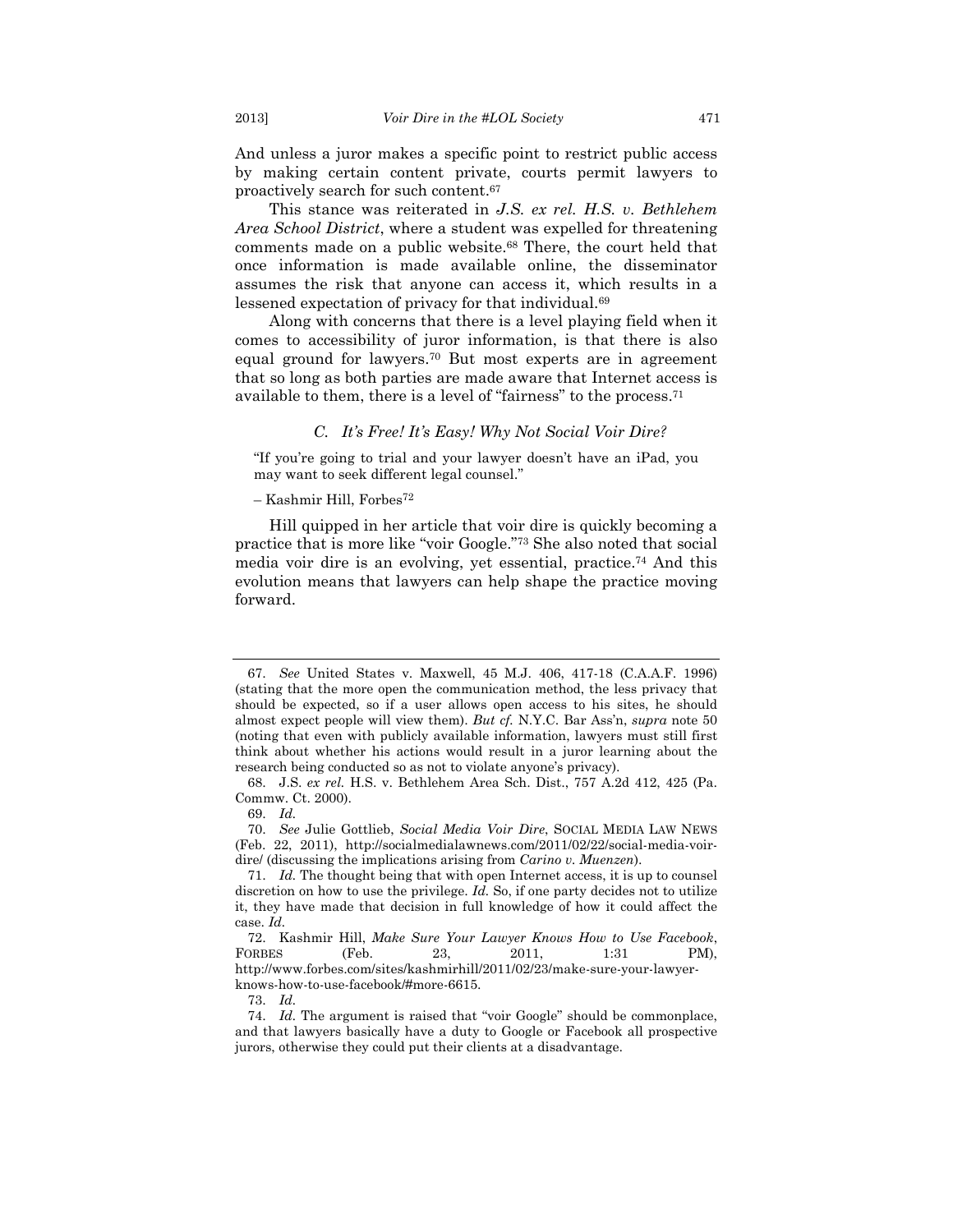#### *1. Putting It into Practice*

Voir dire happens in real-time now more than ever before because lawyers carry tablets and laptops with them everywhere, waiting for the chance to uncover clues about jurors online.<sup>75</sup> It has also reached the point where jury consultants are essentially private investigators, sometimes building intricate spreadsheets with notes about jury pool members.<sup>76</sup>

Distinguished jury consultant Jason Bloom said of the process: "Jurors are like icebergs – only 10 percent of them is what you see in court. But you go online and sometimes you can see the rest of the juror iceberg that's below the water line."77

#### *2. Plunging Below the Water Line*

The fact that social media prompts spontaneous comments means that lawyers can potentially uncover things that people might not typically say.78 This gives lawyers the opportunity to research before, during, and even after voir dire closes.79

Recent examples shed light on how lawyers are wading through the pool of potential jurors.80 Criminal defense attorney Jennifer Bukowsky said that she had a black client who was facing sexual assault charges in Boone County, Missouri.81 In that matter, Bukowsky wanted to retain a white female juror because her Facebook profile included pictures of her with a black man, which led Bukowsky to believe that the juror was not racist and would be favorable toward her client.82

Social voir dire also plays a role in striking potential jurors,

81. Grow, *supra* note 75.

 <sup>75.</sup> *See* Brian Grow, *Internet v. Courts: Googling for the Perfect Juror*, REUTERS (Feb. 17, 2011, 2:49 PM), http://www.reuters.com/article/2011/02/17/us-courts-voirdire-

idUSTRE71G4VW20110217?feedType=RSS&feedName=domesticNews (illustrating that lawyers and jury consultants seek out intimate details such as sexual orientation, income, religious affiliation, and political stance).

 <sup>76.</sup> *Id.*

 <sup>77.</sup> *Id.*

 <sup>78.</sup> Nicole D. Galli, Christopher D. Olszyk, Jr. & Jeffrey G. Wilhelm, *Litigation Considerations Involving Social Media*, 81 PA. B.A. Q. 59, 60 (2010). This type of information can be particularly valuable when researching an opponent, but harmful if counsel's own client is posting.

 <sup>79.</sup> *Id.* at 62. Searching social media at every stage of litigation only helps uncover juror tendencies that could shift how evidence is presented or even if a lawyer might fight for a change in venue. *Id.* This type of comprehensive research should also branch out beyond just individual jurors – taking into consideration the opinions of others similar to those in the jury pool. *Id.* Proponents also argue that social research should include comments left by jurors on traditional sites, i.e., online newspapers. *Id.*

 <sup>80.</sup> *See* Hill, *supra* note 72 (providing five examples of ways in which lawyers leveraged social research during voir dire).

 <sup>82.</sup> *Id.* The prosecution ultimately struck the juror and trial ended in a hung jury. Regardless, Bukowsky noted that social media directly affected her decision on whether to strike a juror.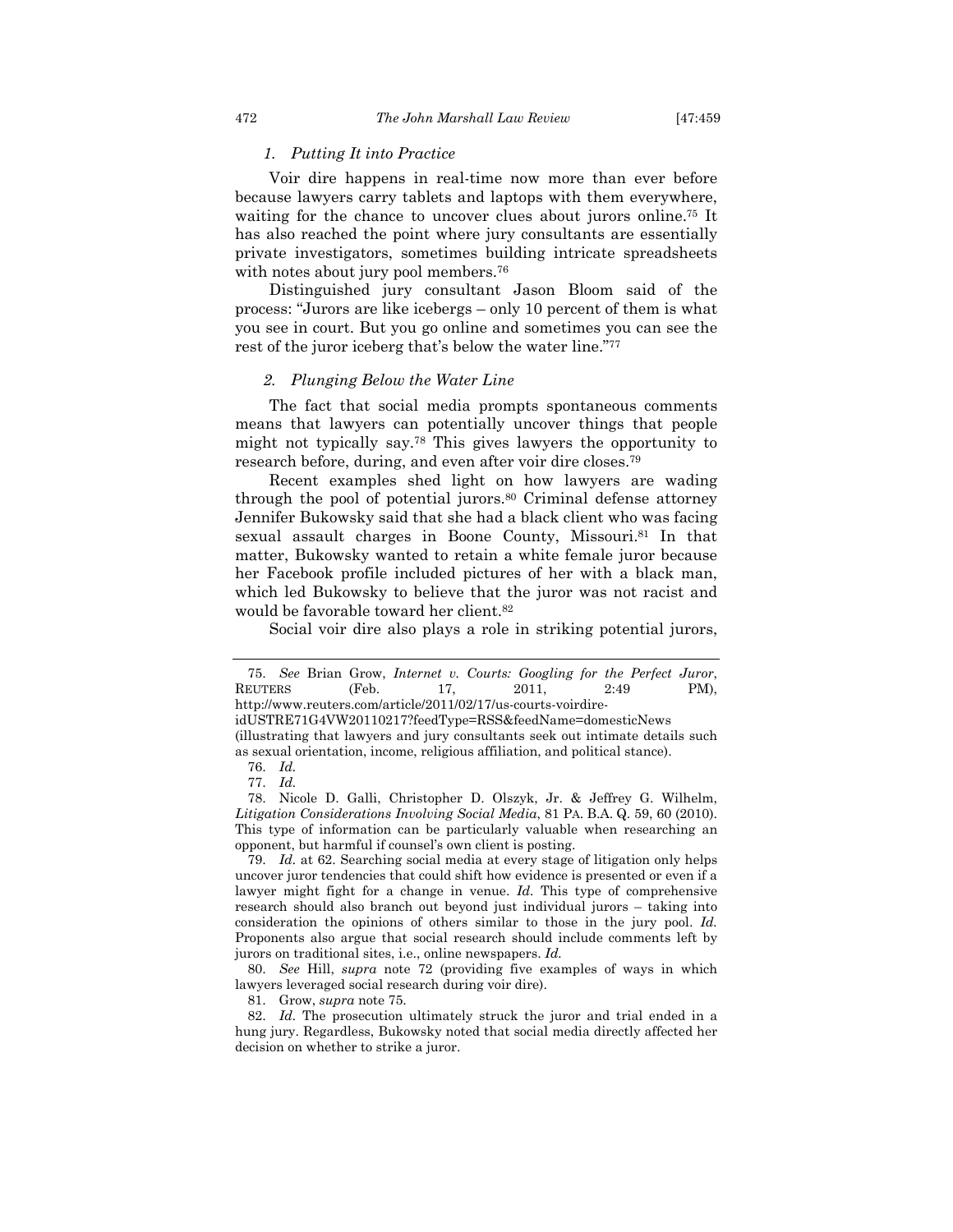as evidenced by a case in which a woman sued ConAgra claiming she got a rare lung disease by consuming a harmful chemical that was in the company's microwave popcorn.<sup>83</sup> During voir dire, ConAgra's lawyers uncovered a potential juror's Facebook page that had links to a BP boycott petition and to other websites with detracting commentary about large companies.<sup>84</sup> The team eventually struck the juror because of his anti-corporate feelings.85

Furthermore, while tangentially related to voir dire, continued social media research throughout a trial is critical to ensuring a fair process.86 In late 2011, the Arkansas Supreme Court reversed the murder conviction of Erickson Dimas-Martinez because counsel discovered that a juror explicitly ignored court instructions and tweeted on numerous occasions during trial and jury deliberations.87 As a result, the court made a public recommendation that juror access to mobile technology during a trial should be limited because there is too great a risk for misconduct.88

# *3. Miscellaneous Benefits of Social Media Voir Dire*

Another benefit to this practice is more effective time management because lawyers generally have very little time to conduct voir dire and examine potential jurors.<sup>89</sup> This is true even if voir dire lasts only a few hours or several days.90

 *See also, e.g.*, Campoy et al., *supra* note 11 (highlighting a case in which David Cannon, a Los Angeles trial consultant, found that a prospective juror tried to frequently contact extraterrestrials; ultimately recommending counsel not select her because of her "instability").

 86. *See generally* William Pfeifer, *Social Media Use by Jurors in the Courtroom: How Facebook and Twitter Could Affect Your Jury Trial*, ABOUT.COM (2012), http://law.about.com/od/trialtechniques/a/Social-Media-Use-By-Jurors-In-The-Courtroom.htm (discussing a variety of instances where continued juror monitoring has led to overturned verdicts and juror dismissals).

 89. *See* Lindsay M. Gladysz, *Status Update: When Social Media Enters the Courtroom*, 7 I/S: J. L. & POL'Y FOR INFO. SOC'Y 691, 708 (2012) (noting that along with finding relevant tidbits about jurors quickly, there is the additional benefit that the information is more generally more "candid" and forthcoming).

 90. Hopkins, *supra* note 60, at 13. Even if voir dire is a relatively fast process, using social media can uncover critical juror interests to help lawyers essentially customize a jury. *Id.* If given more time, rigorous research can uncover exact amounts of political contributions, precise social behaviors, and even employment history. *Id.* All of these items could help counsel drop

 <sup>83.</sup> Hill, *supra* note 72.

 <sup>84.</sup> *Id.* ConAgra counsel also conducted a Google search that led the team to the juror's personal blog titled, "The Insane Citizen: Ramblings of a Political Madman." *Id.* On that site, the lawyers found statements such as "F\*\*\* McDonald's. I hate your commercials. I'm not 'lovin' it.'" *Id.* 

 <sup>85.</sup> *Id.* 

 <sup>87.</sup> *Id.*

 <sup>88.</sup> *Id.* The recommendation rested mainly on the premise that mobile devices provide too much instant access to information that jurors should never be exposed to through a trial.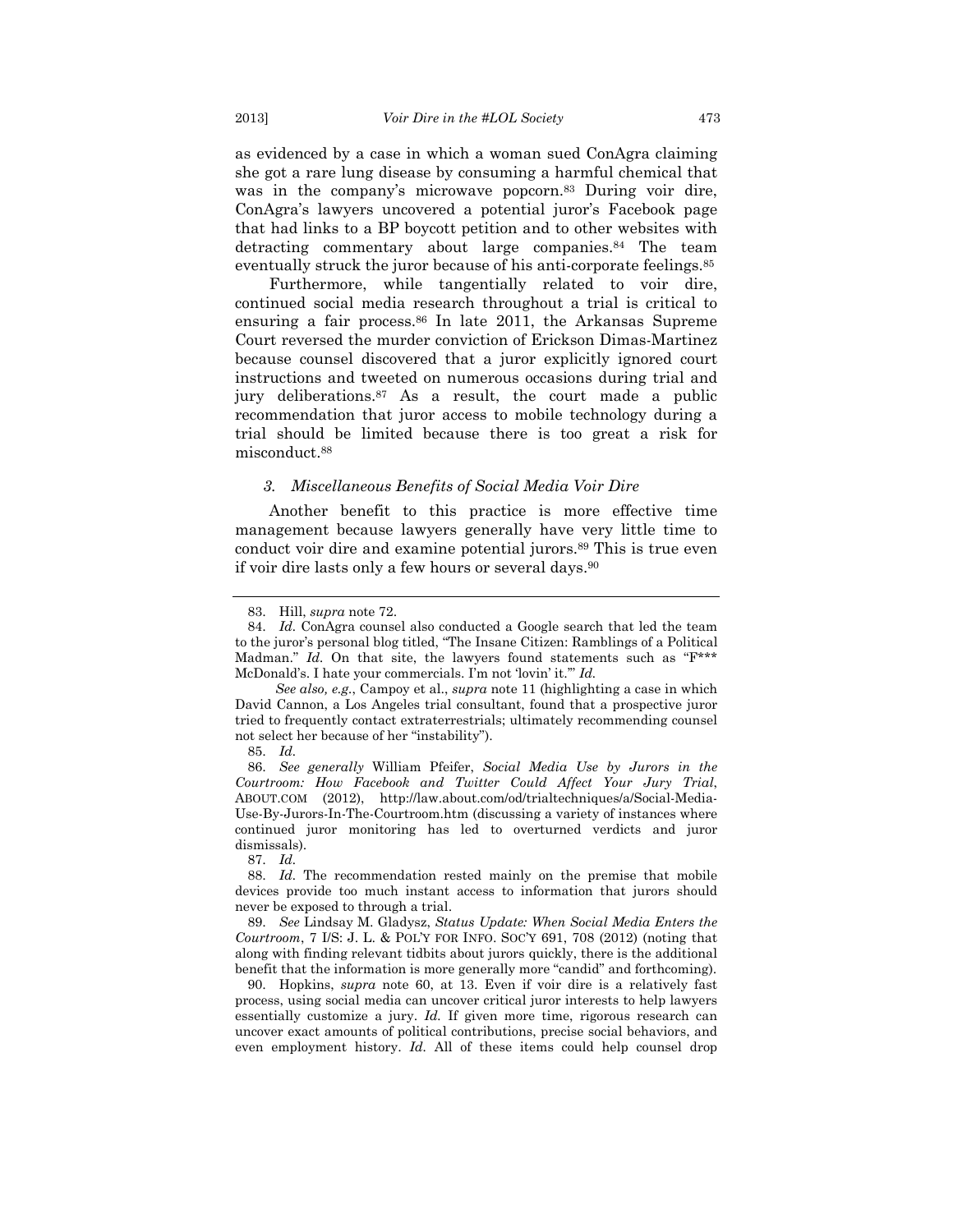And what time might not afford a lawyer during voir dire, social media research can make up for with unearthing details about topics that are not allowed to be mentioned during questioning.91 Consider that all of the following details can be found online: favorite television shows, music preferences, recommended books, religious background, drinking habits, social events, possible biases, political affiliation, etc.92 Those types of details are fairly universal, but they could be the difference in whether jurors treat one party more favorably based on perceived common ground they might have with the plaintiff or defendant.93

# *D. Not So Fast . . . Exploring the Negative Ramifications of Social Voir Dire*

"[D]on't try to piece together a psychological portrait of everybody . . . what you're going to get is probably going to be misleading because people don't put out everything about themselves. They try to put their best foot forward and they create identities on the Internet for various purposes."

– Galina Davidoff, Magna Legal Services94

#### *1. Wait. It Was the Other John Smith?*

Because the Internet is so vast, the most basic predicament with social media voir dire is lawyers verifying that they are indeed researching the right person.95 Complicating matters further is that people often use nicknames or pseudonyms online rather than their real names, and judges do not require jurors to provide that information.96 And seeing as Facebook itself

 94. *See* LexisNexis Communities Staff, *The Unique Challenges of Social Media in Court*, LEXISHUB (June 27, 2012, 4:47 PM), http://www.lexisnexis.com/community/lexishub/blogs/legaltechnologyandsocial media/archive/2012/06/27/the-unique-challenges-of-social-media-in-court.aspx (quoting multiple jury experts discussing the complications that can arise when crossing the overriding urge to look for all possible information about jurors while also respecting their privacy).

 95. *See* Leslie Ellis, *Friend or Foe? Social Media, the Jury and You*, THE JURY EXPERT: THE ART AND SCIENCE OF LITIGATION ADVOCACY (Sept. 26, 2011), http://www.thejuryexpert.com/2011/09/friend-or-foe-social-media-thejury-and-you/ (stipulating that lawyers must confirm that people found online are actually the prospective jurors themselves – otherwise the "heightened pressures of trial and speed of voir dire" can lead to drastic errors).

 96. *See* Ramasastry, *supra* note 40 (discussing this complexity in conjunction with privacy concerns because jurors might feel harassed if they have to divulge too much about their personal lives).

impactful analogies or sentiments into a closing statement tailored precisely for key jury members. *Id.* 

 <sup>91.</sup> Gladysz, *supra* note 89, at 708.

 <sup>92.</sup> *Id.* 

 <sup>93.</sup> *See id.* (arguing that those details could be critical in deciding which jurors had the "'right' characteristics," that could indicate if there is an ability to sway them in your favor).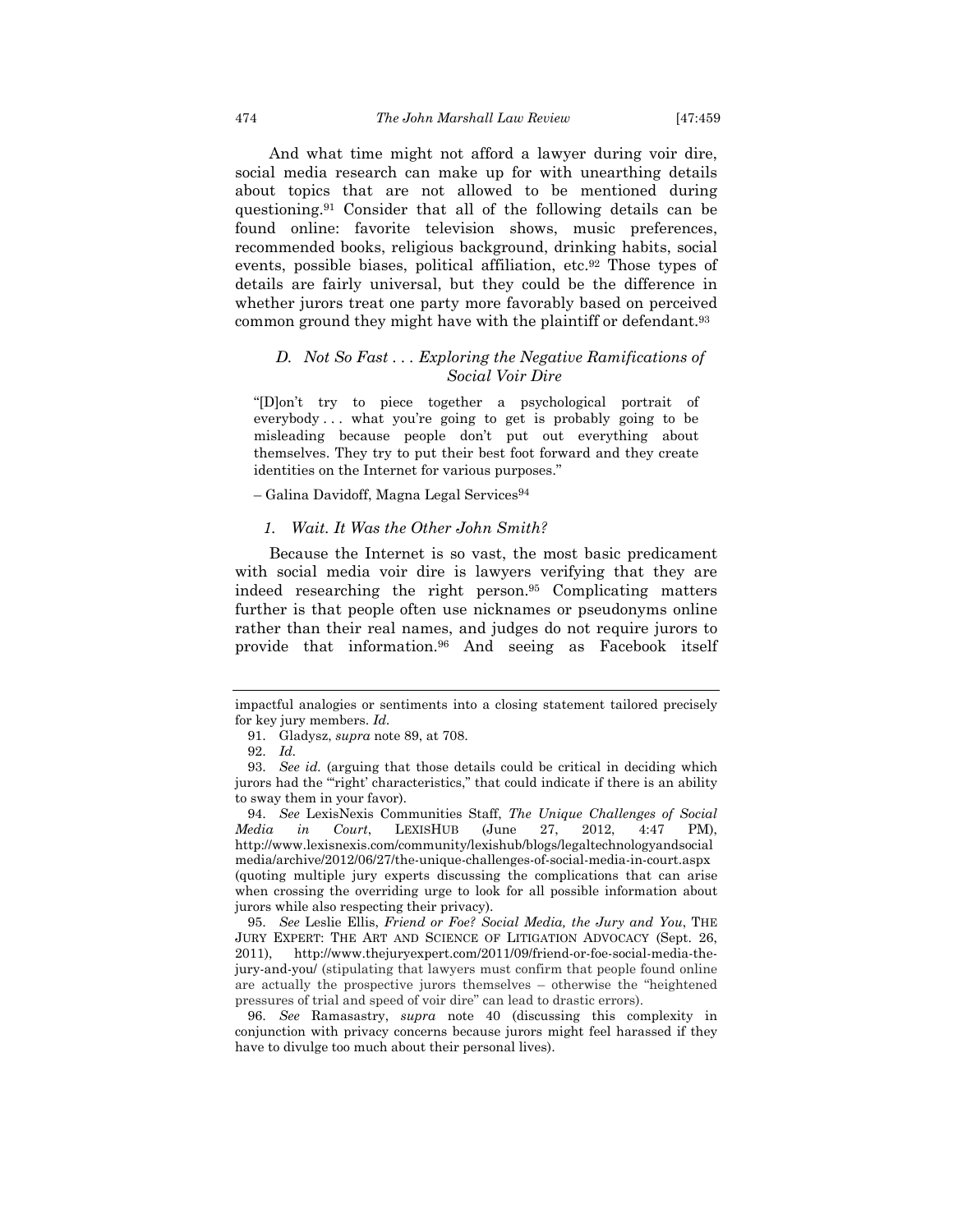acknowledged that roughly eighty-three million user accounts are fake, who knows what type of information lawyers are actually uncovering.97

Even more concerning is that if a lawyer does find the right person, a third-party might post information about a prospective juror that is either misrepresentative or a downright lie, which can lead to a skewed picture of that person.98 If believed, a lawyer might waste a peremptory challenge on someone that could ultimately be qualified.

#### *2. Privacy Above All Else*

Simply put, lawyers cannot directly contact or communicate with prospective jurors online.<sup>99</sup> That is a simple directive but much harder to execute because lawyers currently can only rely on minimal case law, inadequate state ethics rules, and advisory opinions when working through ethical quandaries.100

It is not just about contact with jurors either, as any social media activities that result in a lawyer gaining access to privatized information without a juror's full awareness can be a breach of ethics.101 Borderline instances are the hardest to evaluate because there is less direction from ethics codes; e.g., friend requesting jurors to get access.102

Illuminating this gray area is a formal opinion from the

 <sup>97.</sup> Todd Wasserman, *83 Million Facebook Accounts are Fake*, MASHABLE (Aug. 2, 2012), http://mashable.com/2012/08/02/fake-facebook-accounts/. That equates to roughly 8.7% (4.8% duplicate accounts, 2.4% misclassified accounts, and 1.5% undesired accounts) of Facebook's total accounts.

 <sup>98.</sup> *See* James Gobert, *Laying the Groundwork: Investigation of the Venire*, JURY SELECTION: THE LAW, ART AND SCIENCE OF SELECTING A JURY § 5.2 (2011) (highlighting the possibility that any person with the requisite motivation could post fake information or gossip about a juror to disparage him because it can be done so anonymously).

 <sup>99.</sup> *See* Timothy Flynn, *Social Media and the Jury Pool*, LAWYERNOMICS (Aug. 1, 2012), http://lawyernomics.avvo.com/social-media/social-media-andthe-jury-pool/ (predicting that due to technological advances, the conflicts between lawyers' social media research and jurors' privacy will play out more and more frequently); *see also* Ramasastry, *supra* note 40 (saying the simplest way this duty gets breached, even if not meant to be malicious, is when lawyers send friend requests to jurors via a site such as Facebook, which would allow them to access private information).

 <sup>100.</sup> *See* Muse, *supra* note 52 (noting that varying state rules and lack of standardized protocols has created a murky playground for lawyers).

 <sup>101.</sup> *See* Shane Witnov, *Investigating Facebook: The Ethics of Using Social Networking Websites in Legal Investigations*, 28 SANTA CLARA COMPUTER & HIGH TECH. L.J. 31, 38 (2011) (using information from a juror's profile in a way that is contrary to a person's expectations for how it would be used, can also violate a lawyer's ethical obligations).

 <sup>102.</sup> *See id.* (advocating that (1) lawyers can use any and all publicly available information without fear of repercussions, (2) deceptive acts such as making fake profiles or lying to gain access are undoubtedly unethical, and (3) friending a juror via a credible profile is an action that courts need to provide direction on).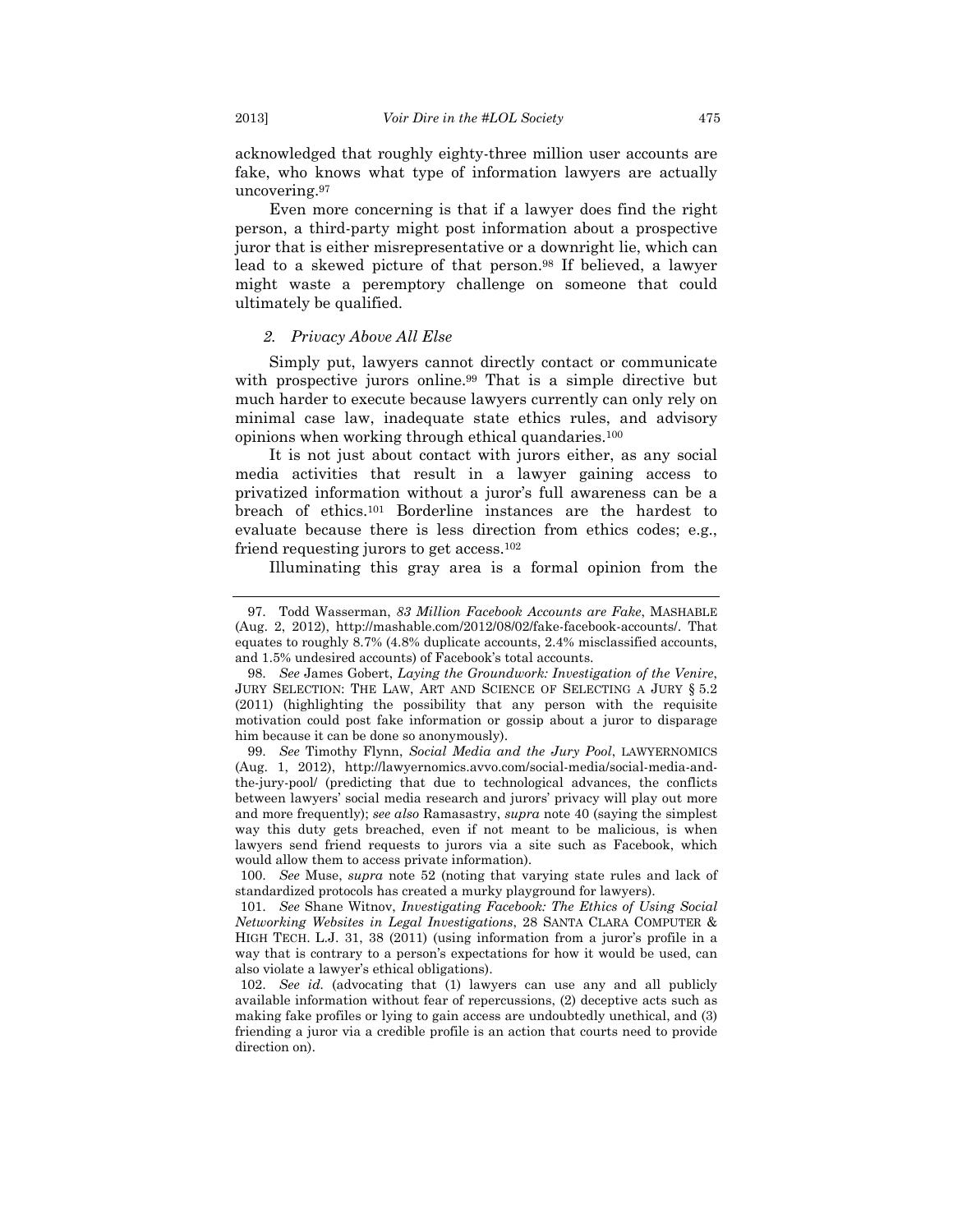N.Y.C. Bar Ass'n about procuring information from social media.103 In deciding that deceptive acts to get privatized information were clearly barred, the Association seems to have left a door open for lawyers to "friend" people who know, or are familiar with, the litigants in a suit.104 That is because in issuing the opinion, the Association said that when sending a friend request to someone, a lawyer *does not* also have to disclose the reason for issuing that request.105 This seems to suggest the possibility that a lawyer could friend request a friend of a prospective juror to see if that friend posted pictures or comments about the juror.

Lack of a metaphorical paper trail is also a pitfall in the social voir dire process because even when lawyers manage to find the right jurors, those people might only consume information rather than comment or post on their own.106 This means that "stopping jurors from communicating about details of cases on sites like Twitter and Facebook" (via jury instructions and court rules) is just part of the battle.107 But more important is prohibiting juror research and access to biased information altogether.

# *E. After Balancing All Interests, the Fact Remains that Impartiality Matters Above All Else*

Despite the necessary changes that have come about with the voir dire process due to digital expansion, at the heart of the matter still lies impartiality.108 However, impartiality does not

 <sup>103.</sup> N.Y.C. Bar Ass'n, *supra* note 50.

 <sup>104.</sup> *See* N.Y.C Bar Ass'n, *Formal Opinion 2010-2: Obtaining Evidence From Social Networking Websites*, NEW YORK CITY BAR (2012), http://www.nycbar.org/ethics/ethics-opinions-local/2010-opinions/786-

obtaining-evidence-from-social-networking-websites (clarifying that lawyers are not completely barred from "friending" people via social networks, so long as they use their real names and profiles).

 <sup>105.</sup> *See id.* (noting that there are still ethical standards to adhere to, but it is a much less stringent standard than saying "no contact at all").

 <sup>106.</sup> *See* Miland F. Simpler, III, *The Unjust "Web" We Weave: The Evolution of Social Media and Its Psychological Impact on Juror Impartiality and Fair Trials*, 36 LAW & PSYCHOL. REV. 275, 287-88 (2012) (highlighting that jury sequestration is no longer a guaranteed way to keep jurors from gaining access to prejudicial information during the digital age because they can communicate with others and absorb the thoughts and commentary from numerous sources without leaving any trail of having done so); *see also* Frank J. Mastro, *Preventing the "Google Mistrial": The Challenge by Jurors Who Use the Internet and Social Media*, 37 NO. 2 LITIG. 23, 26 (2011) (examining the purpose and necessity of tailored jury instructions to minimize the potential for untrustworthy behaviors by jurors, but that because of how easy it is to find information on social channels without even trying there is no way to ensure jurors are not reading off-limits material about a case).

 <sup>107.</sup> Emily M. Janoski-Haehlen, *The Courts Are All a 'Twitter': The Implications of Social Media Use in the Courts*, 46 VAL. U. L. REV. 43, 68 (2011).

 <sup>108.</sup> *See* Michael R. Kon, *iJury: The Emerging Role of Electronic Communication Devices in the Courtroom*, 57 WAYNE L. REV. 291, 292-93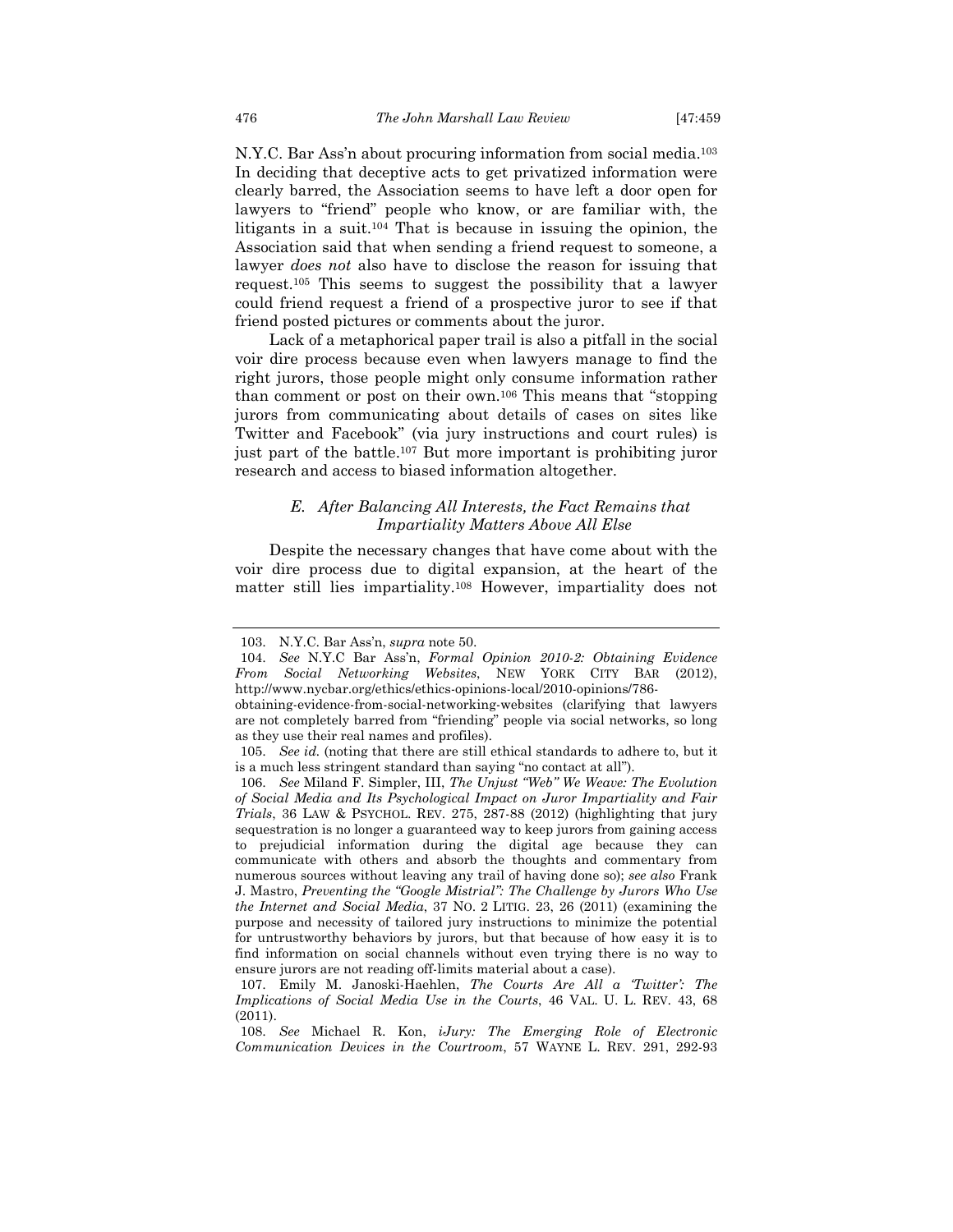mean ignorance – some suggest it means restricting access to certain information that could prejudice a juror's decision-making process.109

Jurors, litigants, lawyers, and judges continually weigh the pros and cons of social media voir dire.110 And the process of balancing the best interest of all parties involved has clear overtones of ensuring that impartiality remains at the heart of whatever standards are put in place moving forward.<sup>111</sup>

# IV. PROPOSAL

#### *A. The Hunt for Best in Class Voir Dire*

To date, there is no unified, bright-line approach to social voir dire.112 And the utter lack of a unified approach will continue to hamper the effectiveness of voir dire unless a singular set of approved practices are put in place. This standard should include mobile device mandates, improved jury instructions, and greater acceptance of social media research. But also, there will be some instances when jurors must relinquish some privacy rights for the good of the judicial system.

# *B. Curiosity Killed the . . . Judicial System . . .*

Call it human nature, nosiness, or simply a desire to be informed, but whatever one might call it, juror and lawyer use of social media during trials raises complex issues.113 Some

109. *Id.* at 293.

 This becomes an even bigger problem when jurors move beyond basic research to look up case pleadings, locations where events took place, or even

<sup>(2011) (</sup>agreeing that the practice of jury selection has rightfully changed as society has changed, which is evidenced most notably given technological advances).

 <sup>110.</sup> *See* Janoski-Haehlen, *supra* note 107, at 44 (reinforcing the current thinking about social voir dire – that it is unchartered territory and it is to be determined whether it will impact the process positively or negatively).

 <sup>111.</sup> *Id.* (providing examples of competing interests for the judicial system and the legal industry, such as courts saying digital voir dire "interferes" with the entire process, while lawyers say the practice is "pivotal" for jury selection).

 <sup>112.</sup> *See* Witnov, *supra* note 101, at 32 (noting that New York, Philadelphia, and San Diego have endorsed varying methods for using social media in litigation).

 <sup>113.</sup> *See* Honorable Ron Spears, *Looking for "Facts" In All the Wrong Places*, 98 ILL. B.J. 102, 102 (2010) (denoting that juror research is a concern even before a trial begins because high profile cases are big news and people can find out information about the a pending case long before a person might be called for jury duty); *see also* Hon. Amy J. St. Eve & Michael A. Zuckerman, *Ensuring an Impartial Jury in the Age of Social Media*, 11 DUKE L. & TECH. REV. 1, 3 (2012) (stating that the known risks of juror misconduct led the authors to conduct an informal survey of 140 jurors in the U.S. District Court for the Northern District of Illinois, with findings that supported barring jurors' social media use during a trial).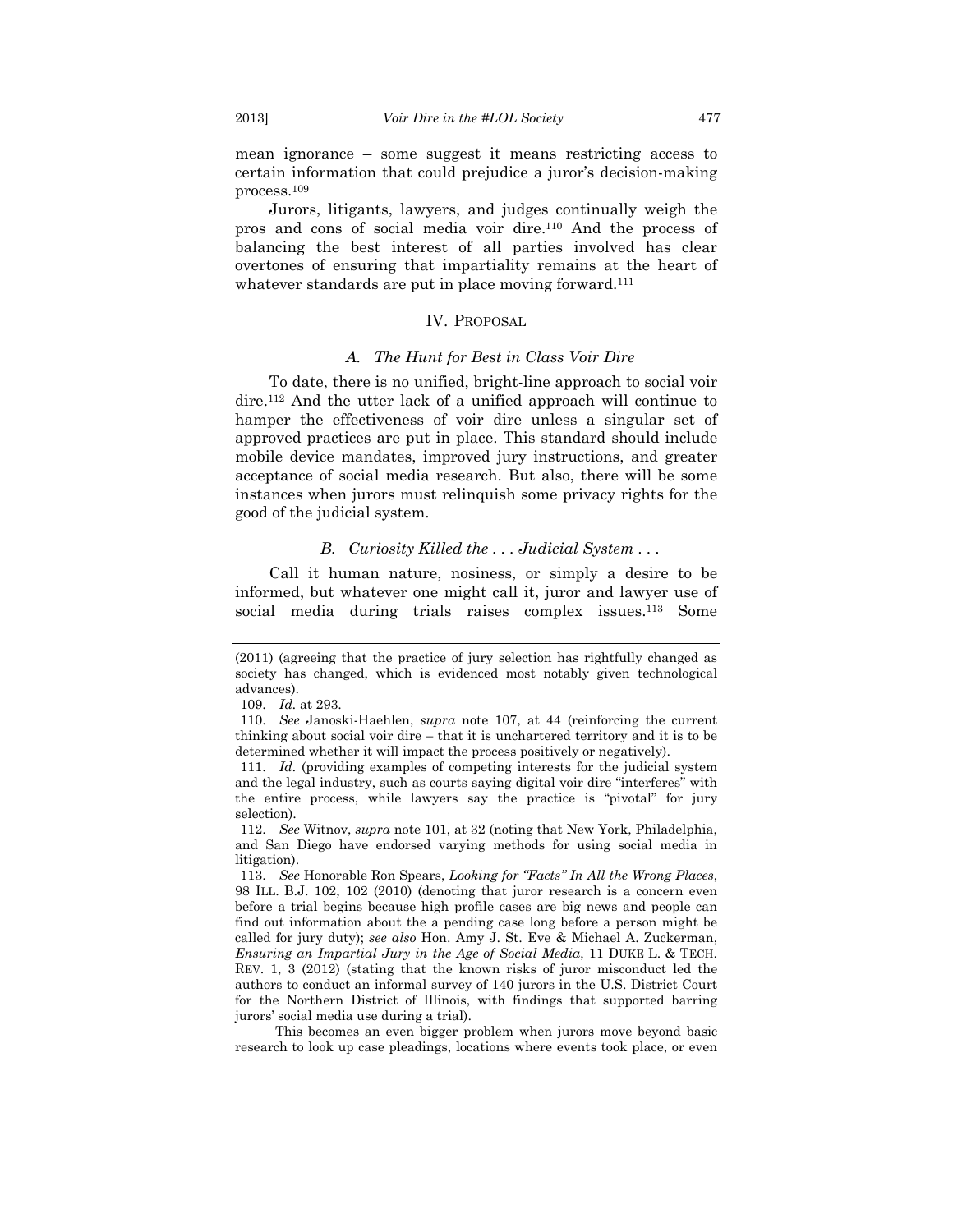jurisdictions even think jurors are not capable of preventing themselves from acting inappropriately, advocating that lawyers and judges should be more proactive and thorough during voir dire, rather than relying on simple warnings and basic jury instructions.114 And sometimes jurors do not see it as misconduct; *e.g.*, a complex case where they do not know some of the core concepts, so they feel compelled to research terms or subjects in an attempt to be informed when making a decision.115

These mounting concerns are why courts must: (1) ban jurors' mobile device usage throughout the entire course of a trial, (2) enforce stringent jury instructions with penalties for misconduct, and (3) allow lawyers to conduct Internet research, including situational direct access to jurors' social profiles.

#### *C. Jurors Must Relinquish Their Mobile Devices*

Smartphones, tablets, and laptops did not exist decades ago, so why do jurors need them at all during the course of a trial?116 Confiscation of such devices would be more valuable because it would help ensure impartial litigation as jurors would not be able to intentionally, or inadvertently, affect a trial.117

Consider that jurors already enter a trial with their own predispositions and beliefs about the judicial process as a whole, including possible mistrust of lawyers and judges.118 There is no need to complicate matters further by arming them with a way to publicly display their feelings in ways they might not even realize are affecting a trial.119

And experts are far too aware of the ineffectiveness of current

commentary about preliminary testimony. *Id.*

 <sup>114.</sup> *E.g.*, William E. Wegner, Robert H. Fairbank & Justice Norman L. Epstein, *Jury Selection: Preparation for Attorney Voir Dire*, CAL. PRAC. GUIDE CIV. TRIALS & EV. ch. 5-E, § 252.2a (2010) (detailing that voir dire should be used to identify jurors who may not refrain from using social media during a trial, an especially crucial task if younger jurors are involved).

 <sup>115.</sup> *Id.* 

 <sup>116.</sup> *See* Benj Edwards, *Evolution of the Cell Phone*, PC WORLD at p. 8 (Oct. 4, 2009, 5:00 PM),

http://www.pcworld.com/article/173033/cell\_phone\_evolution.html (citing the first mobile phone with Internet access was the Nokia 9000i Communicator in 1997).

 <sup>117.</sup> *See* Steven Wallace, *The Internet Infects the Courtroom*, 93 JUDICATURE 138, 139 (2010) (mentioning that "confiscation of handheld devices" would prevent juror usage, but the practice would probably be criticized because people rely on them in daily life).

 <sup>118.</sup> *See id.* (intimating that despite how jurors promise to behave, many times how they ultimately act during a trial is far from in line with that promise, and that "technology only adds fuel to the fire").

 <sup>119.</sup> *But see* Ralph Artigliere, *Sequestration for the Twenty-First Century: Disconnecting Jurors From the Internet During Trial*, 59 DRAKE L. REV. 621, 624-25 (2011) (arguing that empirical studies would shed light on jurors' mindsets, including whether they know they are affecting trials via their misconduct).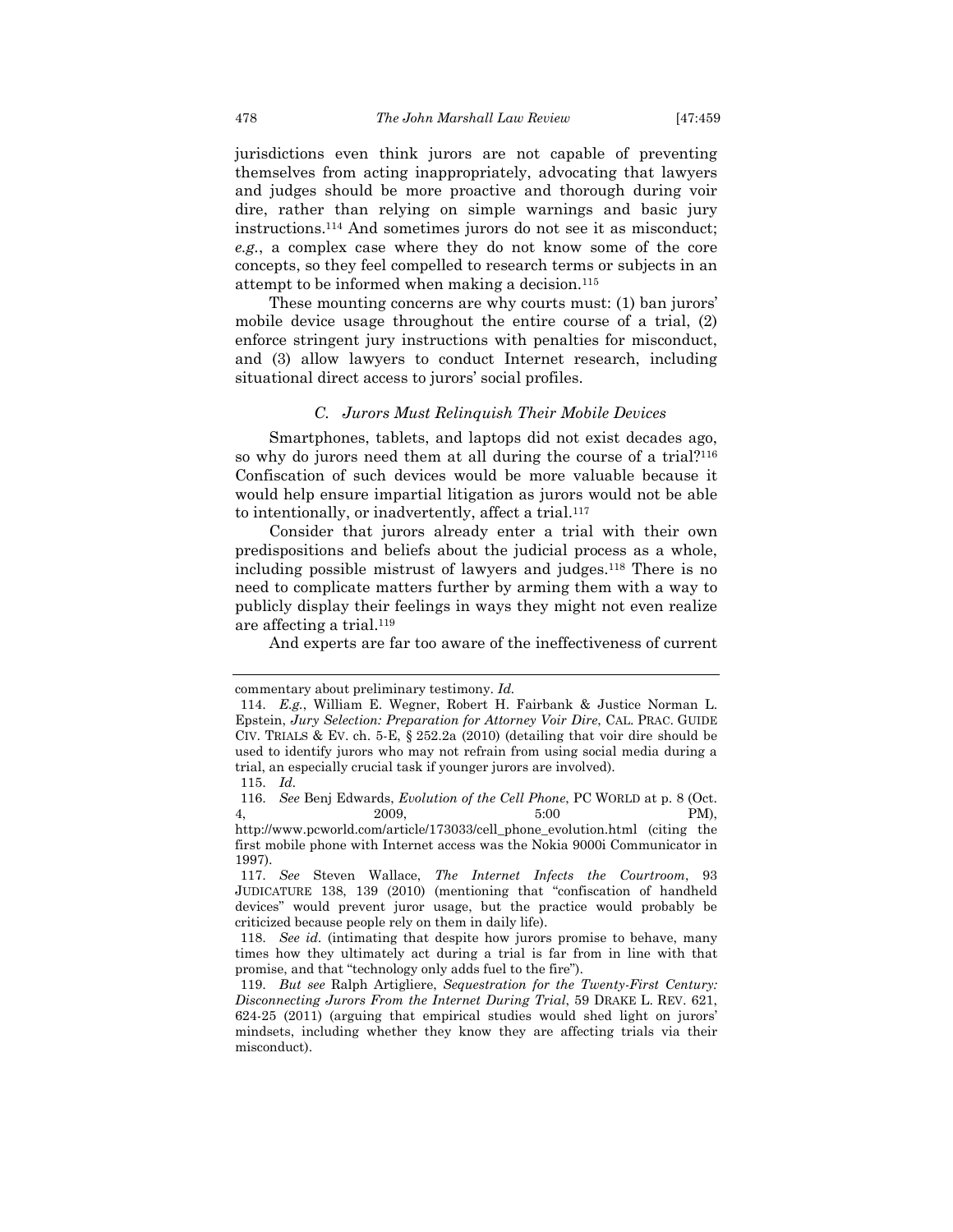jury instructions no matter how repetitive and specific they are.<sup>120</sup> Take for example, "Do not do any research about the case."121 A simple directive, but often not followed. A manslaughter trial in New Jersey, an aggravated sexual assault case in Maryland, and a drug trial in Florida are all cases involving juror indiscretion.122

All of these factors combined prove why jurors' mobile devices must be taken away. Plus, confiscation is already a practice that is gaining favor among judges.123 The Research Division of the Federal Judicial Center in Washington, D.C., surveyed 508 federal judges, in which twenty-nine percent said they confiscated juror's devices during deliberations and twenty-two percent said they confiscated devices at the beginning of each day.124

The confiscation (or blackout) approach is also being implemented in various jurisdictions, with Michigan's bar on device usage being just one example.125 Michigan's policy is lax in comparison to other states; *e.g.* a court in Alaska mandates that jurors give cell phones to the bailiff at the start of deliberations.126 Even more extreme, courts in Malheur County, Oregon, as well as the United States District Court for the Western District of Louisiana have absolute bans on jurors' cell phones being allowed in court.127 And most notably, the court in Ramsey County, Minnesota, does not allow any wireless communication devices in its courtroom.128

 122. *See* Mastro, *supra* note 106, at 25 (providing drastic examples of ignored jury instructions).

 123. *See, e.g.*, Jerry Crimmins, *New Jury Instructions Look at Social Media*, CHI. DAILY L. BULL. (Aug. 28, 2012), http://www.chicagolawbulletin.com/News-Extra/2012/08/JURY-jc8282012.aspx (citing a survey of 508 federal judges by the Research Division of the Federal Judicial Center in Washington, D.C., about limiting electronic device usage in their courtrooms).

 124. *See id.* (quoting Michael Paul Cogan of Cogan & Power P.C. in support of the confiscation approach: "I've always been a proponent of jurors checking their cell phones at the door every morning and getting them back at the end of the day.").

 125. *See, e.g.*, Sharon Nelson, John Simek & Jason Foltin, *The Legal Implications of Social Networking*, 22 REGENT U. L. REV. 1, 6 (2009-10) (highlighting Michigan's Supreme Court rule barring the use of all communication devices throughout the trial).

126. *Id.* 

 127. *Id.* The United States District Court for the Eastern District of Virginia takes the exact same approach as the Oregon and Louisiana courts in completely barring cell phones. *Id.* at 5.

 128. *See id.* at 6 (showing the immediate effect of that new policy, the Ramsey County court has already had two mistrials because jurors violated

 <sup>120.</sup> *See id.* at 621, 623 (saying that judges and lawyers are many times "shocked" at how little control the judicial system appears to have over juror behavior and conduct).

Complicating matters further is that no matter how clear jury instructions are, even very competent jurors have trouble grasping complex legal concepts that some legal experts have taken days, weeks, or years to perfect. *Id.* 

 <sup>121.</sup> *Id.* at 623.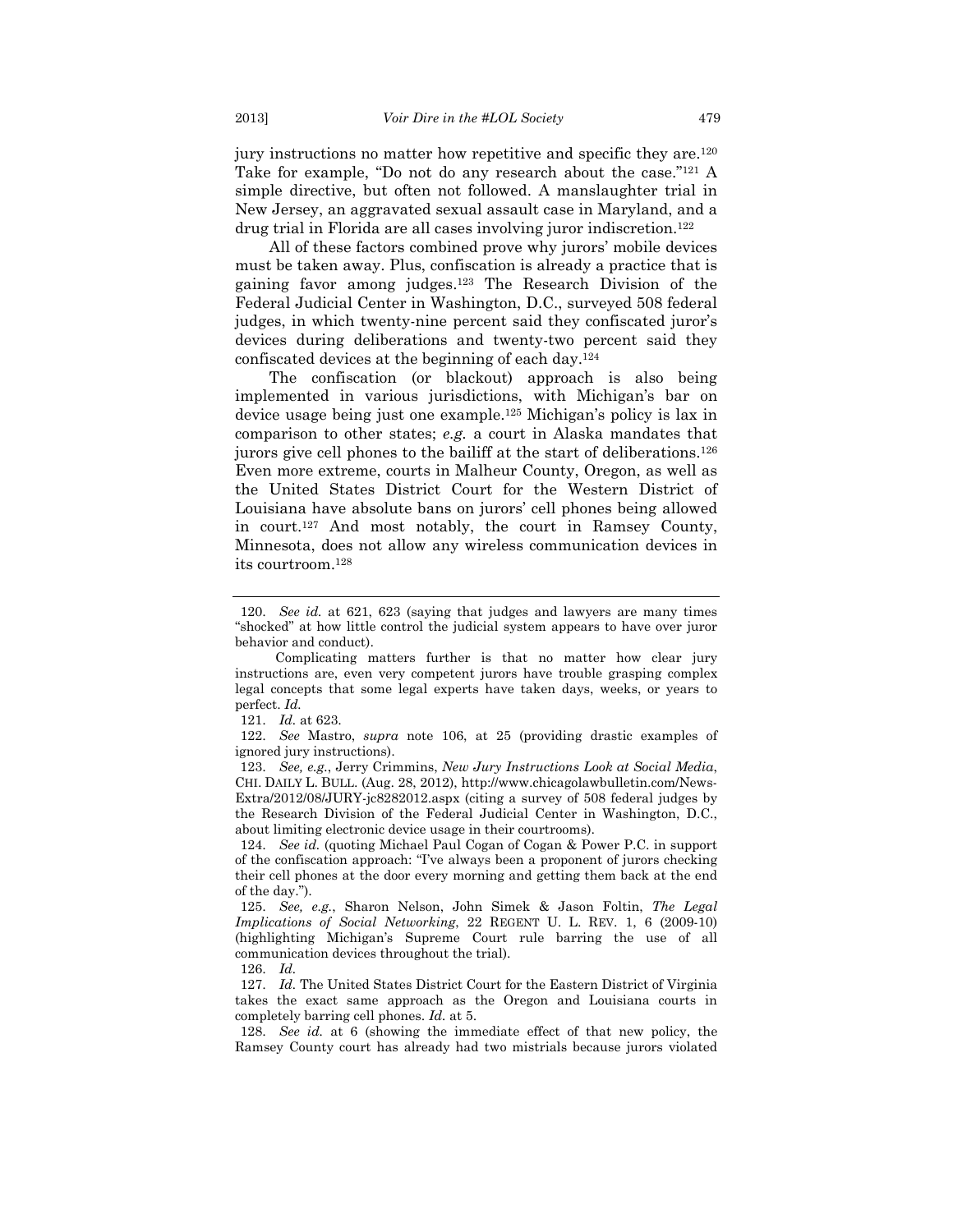Plus, given the fact that it is impractical to completely sequester jurors for every possible case,<sup>129</sup> taking away mobile devices is the most efficient method to ensure juror compliance while also giving lawyers a peace of mind that they do not have to track a juror's every move.130

Opponents would most likely call confiscation a nuisance or highly controversial because of possible deprivation of personal property or limiting free speech.131 That is a compelling argument and one that has already frustrated jurors.132 Some judges have even made sure to protect jurors' rights and property by denying legal counsels' request to ban electronic device usage.133 But despite these contentions, more courts are still moving toward electronic device bans (Cook County, Illinois, as one example).134

Admittedly, this does not solve the problem of jurors getting their devices back at the end of each day or simply going home and using the internet.135 Compounding the issue is that many people

the rule and decided to use cell phones during deliberations).

 <sup>129.</sup> *See* Thaddeus Hoffmeister, *Google, Gadgets, and Guilt: Juror Misconduct in the Digital Age*, 83 U. COLO. L. REV. 409, 441 (2012) (opposing sequestration because it is too taxing on courts and jurors).

An additional problem is that it is incredibly expensive to provide hotel rooms for jurors and pay other expenses, especially because some courts already have problems paying jurors for their services. *Id.*

 <sup>130.</sup> *See* Artigliere, *supra* note 119, at 623 (sequestering jurors is truly only valuable and practical in incredibly high-profile and sensitive cases, not every day civil matters).

 <sup>131.</sup> *See* Ken Belson, *Jury Duty, Now More Tech-Friendly*, N.Y. TIMES (May 1, 2008, 2:45 PM), http://cityroom.blogs.nytimes.com/2008/05/01/jury-dutynow-more-tech-friendly/ (tracking one juror's experience in a New York court that had previously banned cell phones, saying that the chief clerk thought it was "ridiculous" that he used to collect up to 400 phones a day).

 <sup>132.</sup> *See* Kelli Stopczynski, *Cellphone Ban Causes Frustration, Judge Says It's a Matter of Safety*, WSBT.COM (Feb. 21, 2013), http://articles.wsbt.com/2013-02-21/cellphone-ban\_37228106 (referencing the court in St. Joseph County, Indiana, where Circuit Court Judge Michael Gotsch admits that the policy is not truly "feasible" in its current form and jurors have expressed their displeasure about the inconvenience).

 <sup>133.</sup> *See* Molly DiBianca, *Judge Denies Lawyer's Request to Ban Cell Phones for Jurors*, GOING PAPERLESS (Sept. 23, 2010, 8:15 AM), http://goingpaperlessblog.com/2010/09/23/judge-denies-lawyers-request-to-bancell-phones-for-jurors/ (citing a Colorado case in which the defense attorney requested the cell phone ban, but the judge sided with the deputy district attorney saying that it would be too much of an imposition on jurors).

 <sup>134.</sup> *See* Kim Bellware, *Cook County Court Cell Phone Ban Delayed: New Rule On Hold To Boost Public Awareness*, HUFFINGTON POST (Jan. 14, 2013, 4:21 PM), http://www.huffingtonpost.com/2013/01/14/cook-county-court-cellph\_n\_2473667.html (citing the Cook County court cell phone ban that will be effective April 15).

 <sup>135.</sup> *See* Laura Whitney Lee, *Silencing the "Twittering Juror": The Need to Modernize Pattern Cautionary Jury Instructions to Reflect the Realities of the Electronic Age*, 60 DEPAUL L. REV. 181, 205-06 (2010) (corroborating that technology bans cannot keep jurors from using devices during their free time to access information, times in which the court does not have the ability to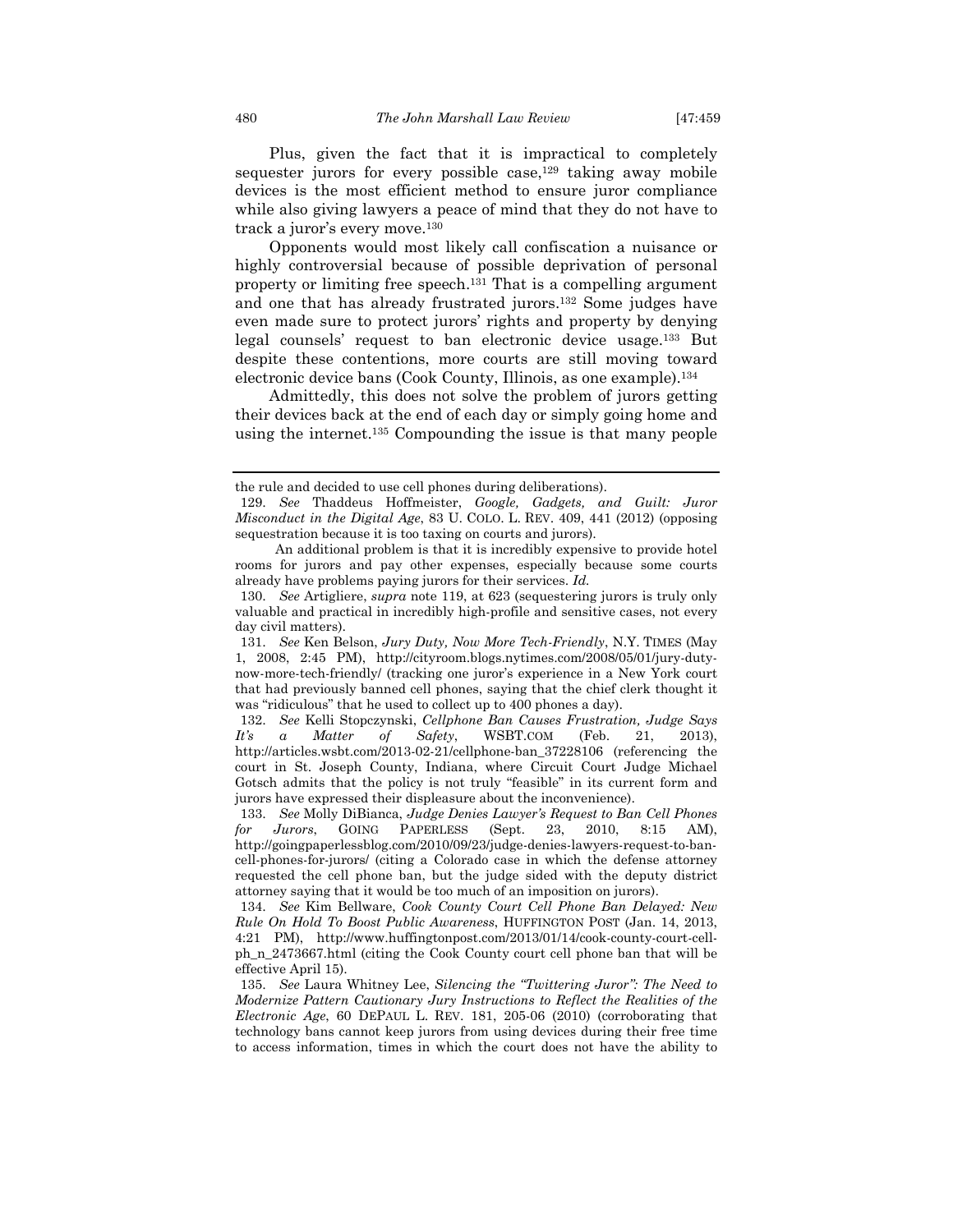already see jury duty as a hassle, so now if they have to turn over their personal property just to take part in the process, there could be considerable backlash.136 To help lessen the burden, people should be allowed to use only the call/phone feature of their devices during recess or break at trial if they need to coordinate familial matters (e.g., picking up their children) or in case of an emergency. But, notwithstanding the policy considerations, jurors should otherwise have to relinquish their devices.<sup>137</sup>

#### *D. Modified Jury Instructions to Curtail Juror Abuse*

Jurors face no substantive repercussions if they do not heed jury instructions, mostly facing dismissal for non-compliance.138 Because they have little at stake, jurors could drastically affect a trial if they choose to research something such as non-admissible evidence, in essence supplanting a judge's decision about a critical matter of law in the case.139

Now, mobile access and social media have only compounded the problem because jurors have the ability to gather restricted information at their fingertips.140 In response to this growing concern, the Judicial Conference Committee on Court Administration and Case Management released new instructions in August 2012.141 The most relevant portion of the new instructions is as follows:

You may not communicate with anyone about the case on your cell phone, through e-mail, Blackberry, iPhone, text messaging, or on Twitter, through any blog or website, including Facebook, Google+, My Space, LinkedIn, or YouTube. You may not use any similar

139. *Id.*

monitor their activities).

 <sup>136.</sup> *See* Maggie Clark, *Jurors on the Internet: A Dilemma for Courts*, SENIOR WOMEN WEB (last visited Oct. 20, 2013), http://www.seniorwomen.com/news/index.php/jurors-on-the-internet (pointing out the possible public safety ramifications attached to confiscating devices because that practice would deprive people from contacting family members throughout the day, especially in case of an emergency).

 <sup>137.</sup> *See* Lee, *supra* note 135, at 205-06 (mentioning that some courts have taken part in this full ban on mobile device usage, including taking away "cell phones, PDAs, BlackBerrys, iPhones, laptops, and other mobile technology").

 <sup>138.</sup> *See* McGee, *supra* note 37, at 306 (noting that jurors sometimes cannot help themselves – feeling compelled to research all relevant issues, especially matters that parties raise objections to).

 <sup>140.</sup> *See* Hoffmeister, *supra* note 129, at 451 (relying on jury instructions to do their part is a mistake because they are meaningless unless followed, which is nearly impossible in the Facebook age); *see also* Robert Ambrogi, *New Federal Jury Instructions Aim to Deter Juror Use of Social Media*, LAWSITES (Sept. 5, 2012), http://www.lawsitesblog.com/2012/09/new-federal-juryinstructions-aim-to-deter-juror-use-of-social-media.html (providing the updated federal jury instructions that were created to keep jurors from using social media for research purposes and communicating during trial). 141. *Id.*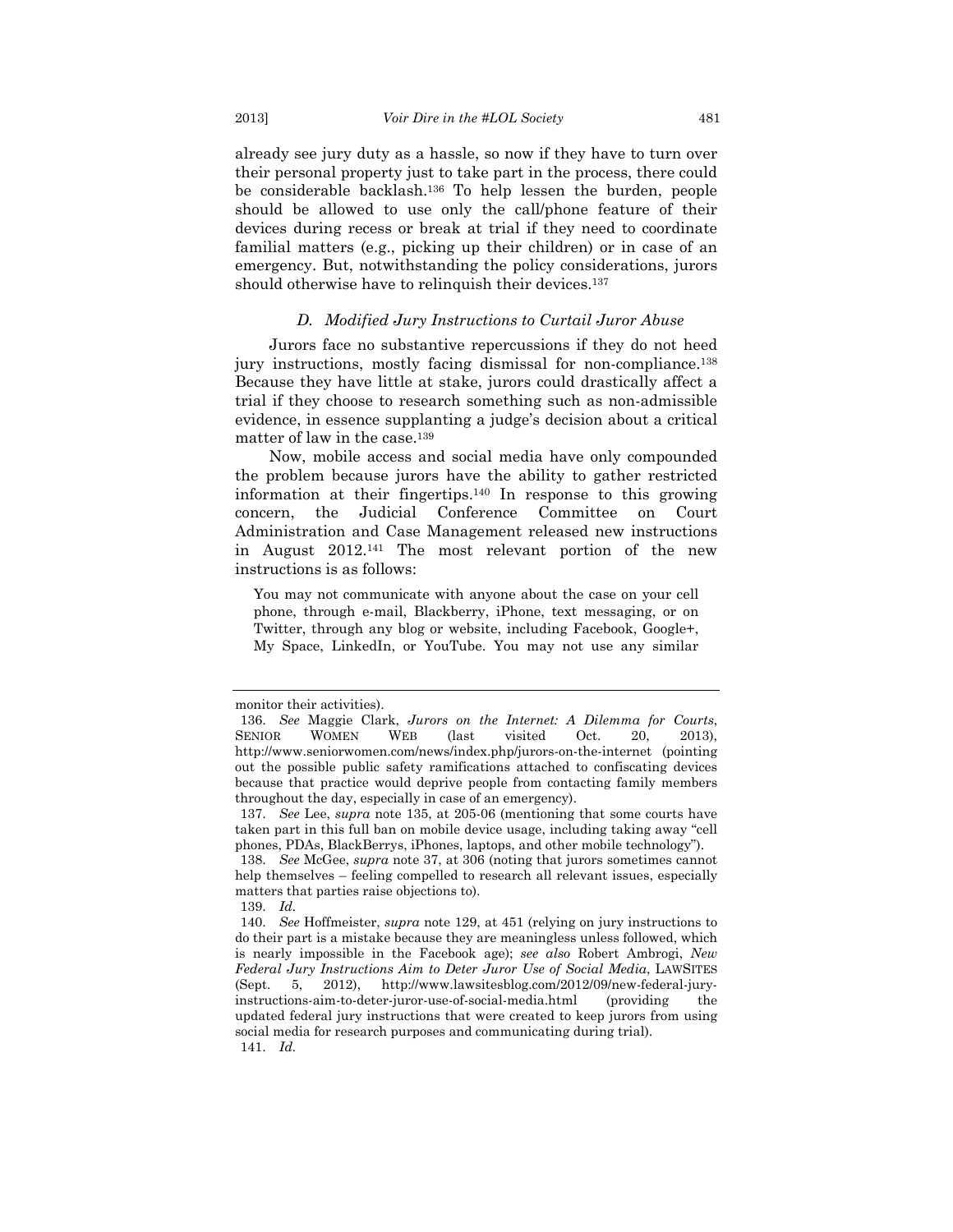technology of social media, even if I have not specifically mentioned it here.142

Similar instructions exist for the close of a trial as well, but they do not mention the consequences jurors could face by not complying.143

But these instructions do not go far enough, and a simple modification can correct that problem. An instruction must be added at the end, saying, "Any juror found in breach of these instructions will be held in contempt, have to pay a fine of up to \$2000 (depending on the severity of the infraction), and if the indiscretion leads to a mistrial, have to spend one night in jail."144

Without a doubt, those are drastic measures. But as the accumulated court costs associated with a mistrial can easily reach tens-of-thousands of dollars, jurors need to face more stringent penalties so that they think twice before logging onto one of their favorite social networks during the course of a trial to talk about the case.145

These rigorous and modified instructions could be used in combination with the confiscation approach. And the new instructions would be a fallback measure that courts could leverage if jurors failed to turn over all mobile devices or decided to still research the case on their own.146

The counter-argument here is readily apparent: people hate jury duty, and now they could be fined and/or imprisoned? However, that proposition is not as outrageous as it might seem. In one case out of England, a juror directly messaged the defendant via Facebook and received an eight-month prison sentence for the violation.<sup>147</sup> In another case, the court forced a

 <sup>142.</sup> *Id.* The new instructions also made very specific mention of jurors' known proclivities for using mobile devices, as well as the need for jurors to police each other and report any and all violations of the court's directives. *Id.* 

 <sup>143.</sup> *See id.* (noting only that failure to abide by the instructions could "unfairly and adversely" effect a trial, but do not mention other ramifications jurors might face due to misconduct).

 <sup>144.</sup> This instruction reflects the author's view on this issue; quotation marks used for effect.

 <sup>145.</sup> *See, e.g.*, Eric Moore, *Ex-Public Defender: Mistrial in Murder Case Could Cost County More Than \$50,000*, DAILY IOWAN (Sept. 28, 2011), http://www.dailyiowan.com/2011/09/28/Metro/25125.html (claiming that the state could potentially spend more than \$50,000 to retry a homicide suspect).

 <sup>146.</sup> *See* Hoffmeister, *supra* note 129, at 433-34 (illuminating that jurors sometimes will continually break the rules because they do not equate texting, blogging, Facebooking as communication–rather thinking that oral communication is what courts mean to prohibit).

 <sup>147.</sup> *E.g.*, Mark Memmott, *Eight Months In Jail for Juror Who Used Web to Contact Defendant*, NPR BLOG (June 16, 2011), http://www.npr.org/blogs/thetwo-way/2011/06/16/137224640/eight-months-injail-for-juror-who-used-web-to-contact-defendant (describing the sentencing of juror Joanne Fraill as the first instance of someone in the United Kingdom being sentenced for using the Internet while on a jury).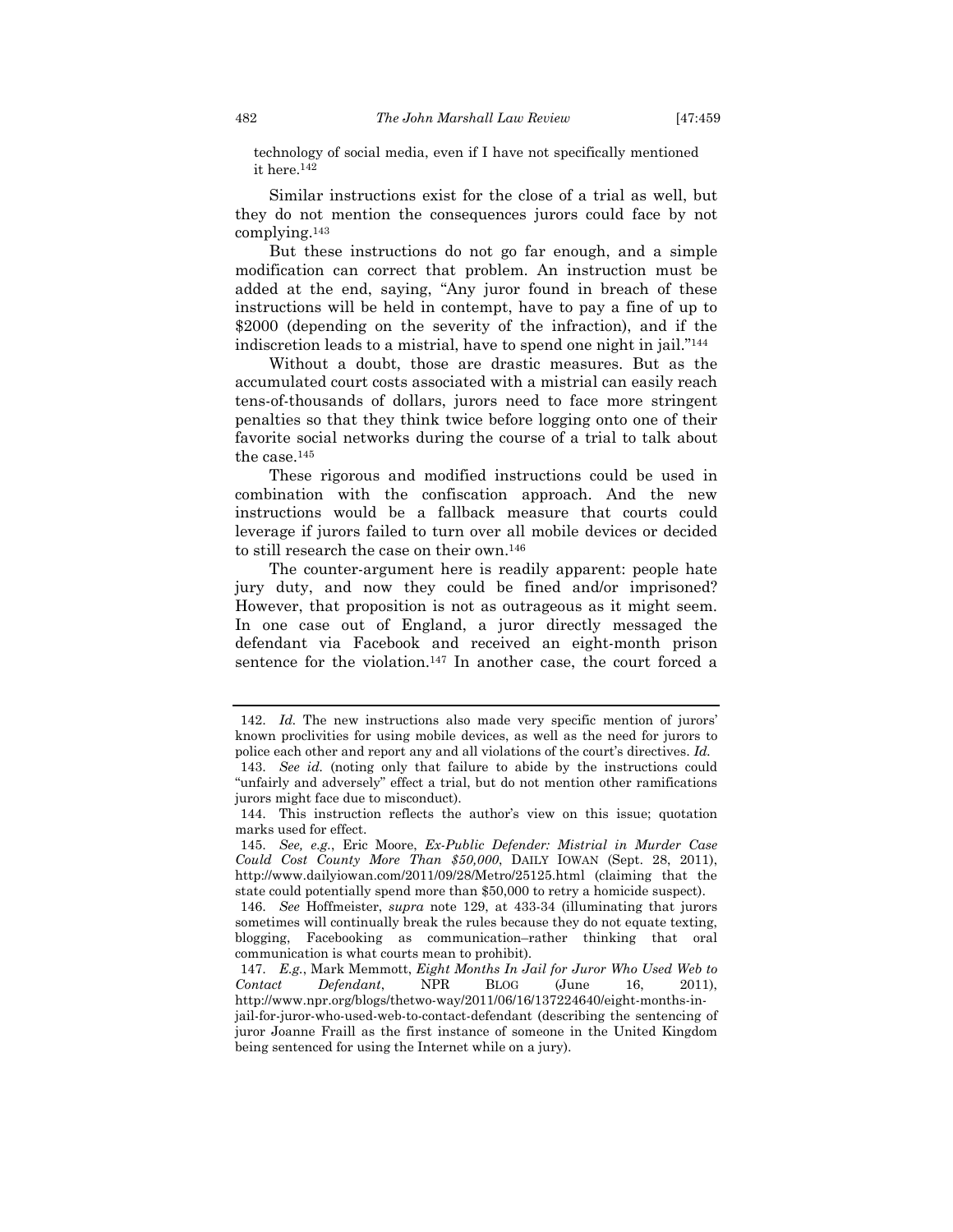Michigan juror to write an essay about violating jury instructions along with paying a \$250 fine for posting, "gonna be fun to tell the defendant they're GUILTY," before the defense even presented its case.148 So not only have courts started to punish jurors more frequently and severely, they are also sending a message: STAY OFF SOCIAL MEDIA DURING A TRIAL!

Yet still, the only way to truly enforce the aforementioned changes is by also allowing judges and lawyers to friend or follow jurors on social channels – and in very rare instances, even allowing them to log into jurors' private social accounts.

#### *E. Friending Jurors: Inside Access to Social Networks*

As noted, researching jurors via social media during voir dire is becoming a fairly universal and accepted practice.149 Those proponents suggest that it helps lawyers track juror activity, tailor voir dire questions to uncover potential biases, and find inaccuracies within juror answers when comparing responses to the information found online.150

The ABA supports lawyer use of social media research during voir dire, so long as they only access public information and use their findings ethically.151 But why only public information?

With impartiality always being the main goal of voir dire, the only way to protect that purpose is for the ABA to approve situational lawyer access to jurors' social media profiles for discovery purposes. Recently, the Superior Court in Sacramento County, California, forced a juror to disclose all Facebook posts made during a trial.152 While this case hinged on suspected juror

149. *See* Background section, part B.2.

The court said Fraill revealed "highly sensitive details" about jury deliberations to defendant Jamie Sewart, who was acquitted in a high-profile drug case. *Id.* This occurred while the jury was in the process of weighing the charges of the other defendants, and Fraill's activities "led the case – a second retrial – to collapse." *Id.* 

 <sup>148.</sup> *See* Michael Santo, *Juror Fined, More, After Posting Early 'Verdict' to Facebook*, EXAMINER.COM (Sept. 5, 2010), http://www.examiner.com/article/juror-fined-more-after-posting-early-verdictto-facebook (detailing juror Hadley Jons' mistakes and the resultant backlash from both the court and the Facebook community).

 <sup>150.</sup> *See* Rosalind R. Greene & Jan Mills Spaeth, *Are Tweeters or Googlers in Your Jury Box*, 46-FEB ARIZ. ATT'Y 38, 45 (2010) (arguing that generally all of these technological advancements are beneficial to the judicial process, especially voir dire, but that attorneys still need to be cautious with the information they find).

 <sup>151.</sup> *See* Kathleen Elliott Vinson, *The Blurred Boundaries of Social Networking in the Legal Field: Just "Face" It*, 41 U. MEM. L. REV. 355, 375 (2010) (proposing the entire legal community must fully grasp all possible implications that come with social media research, and use that knowledge to establish best practices for navigating public and private content).

 <sup>152.</sup> Juror Number One v. Superior Court, 206 Cal. App. 4th 854, 874 (Cal. App. 3d 2012); *see also* Nicole Black, *Court Rules Juror's Facebook Posts Not Protected*, DAILY RECORD, at 1 (June 18, 2012), *available at*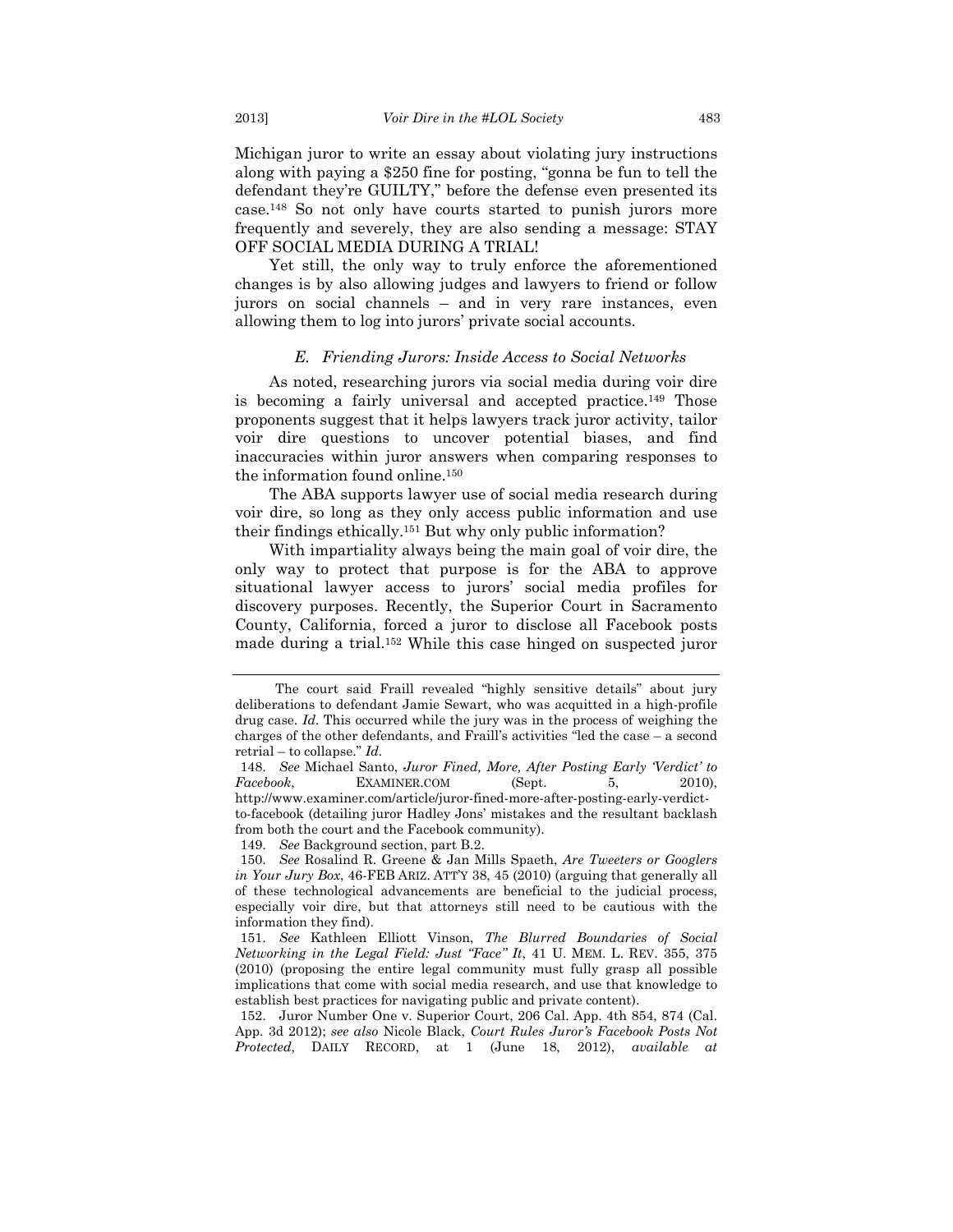misconduct, the same line of thinking should be ported over to the voir dire process.

If a court is willing to infringe on a juror's privacy rights in instances of suspected misconduct, then why should lawyers not be given open access to such content long before trial in order to ensure impartiality from the outset?153

This practice would raise First Amendment (for the juror) and Fifth Amendment (for the defendant) considerations.154 But as the California Superior Court held, on balance, the Fifth Amendment can supersede First Amendment rights during the course of a trial.155 And that constraint on jurors' privacy is an acceptable compromise given that they have a duty to protect the sanctity of the judicial process.156

Plus, in light of the new federally mandated jury instructions, what real purpose would they serve if there is no reasonable means to enforce them?157 Just because a juror might be clever enough to hide his misconduct, he should be allowed to get away with it? Public posts reveal only so much. So, if a court wants to ensure a juror is following instructions and not compromising a trial, courts must have the authority to force jurors to provide the logins to their social media accounts before trial in limited instances.158

One simple test would be to ask each juror to disclose which social networks they belong to. If a juror says "just Facebook" but then an Internet search reveals that the juror also has a Twitter account, that juror should then be forced to provide his login information for all accounts. This puts privacy in the hands of the jurors: disclose and keep your information private; lie and face the consequences. That practice, combined with confiscation of mobile

157. Ambrogi, *supra* note 140.

http://nylawblog.typepad.com/files/black-6.18.12.pdf (citing the Superior Court's decision that the defendant's right to a fair trial "outweighed any privacy interest in the Facebook data").

 <sup>153.</sup> *See id.* (forcing the juror to disclose private information, despite the Stored Communications Act and relevant Fourth Amendment protections).

 <sup>154.</sup> U.S. CONST. amend. I (protecting free speech). *See also id.* amend. V (protecting defendants' rights to due process of the law).

 <sup>155.</sup> *Juror Number One*, 206 Cal. App. 4th at 874.

 <sup>156.</sup> *See id.* at 868 (stating that even if the juror had shown a reasonable expectation that the posts would remain private, that interest could in no way "trump" the requisite due process considerations and the necessity of an impartial trial); *but see* Jeremy Byellin, *Hot Docs: New Ruling Bypasses SCA Protections for Facebook Posts*, WESTLAW INSIDER SOCIAL MEDIA LAW (July 12, 2012), http://westlawinsider.com/social-media-law/hot-docs-new-rulingbypasses-sca-protections-for-facebook-posts/ (saying the holding in *Juror Number One*, was a "disturbing development" because the court accessed information supposedly protected by the Stored Communications Act).

 <sup>158.</sup> *Cf. Juror Number One*, 206 Cal. App. 4th at 858 (arguing, for the purposes of this Comment, that even though the holding was directed at minimizing juror misconduct, it would be beneficial for voir dire).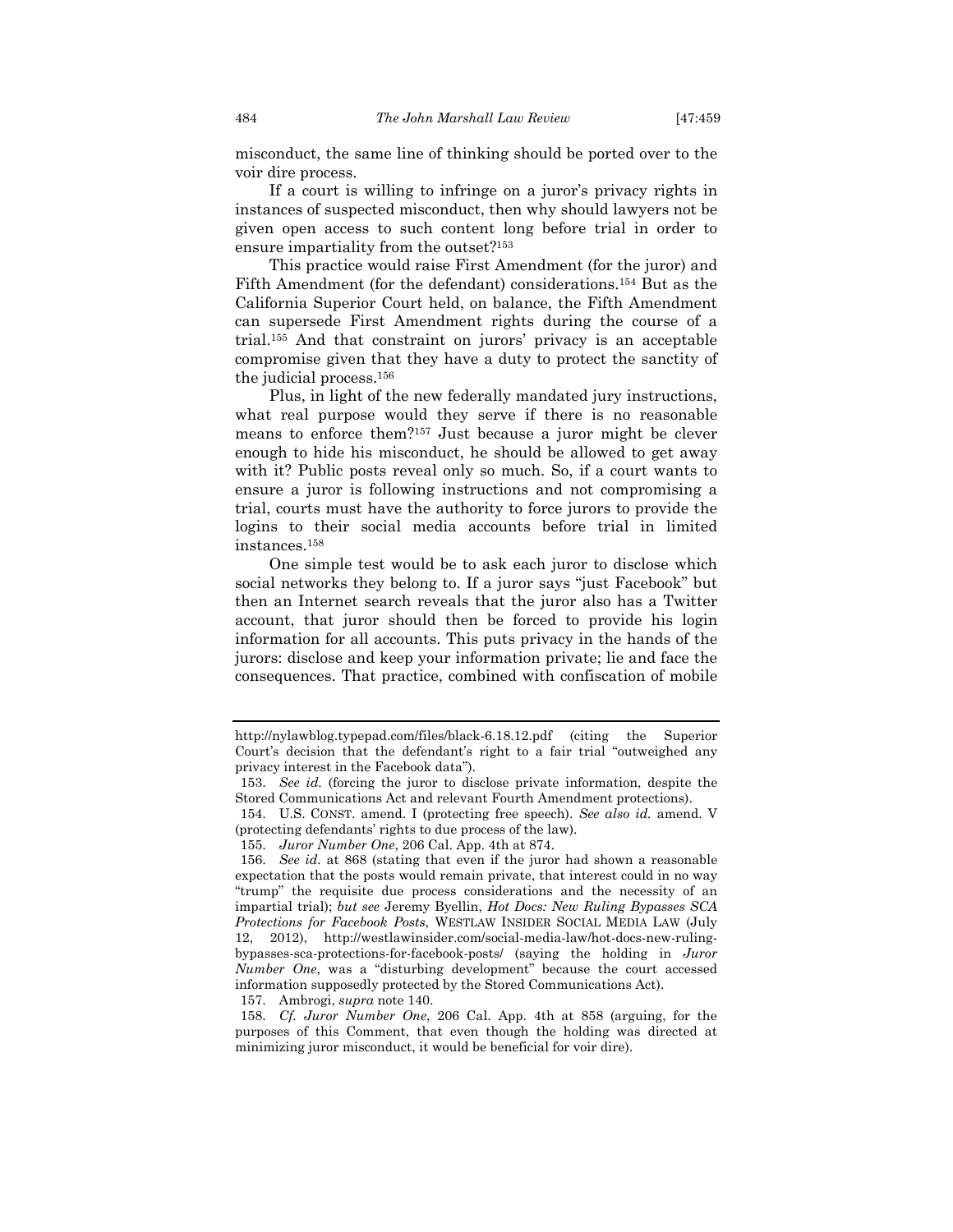devices and more stringent jury instructions, would go a long way toward ensuring an impartial jury pool.

# *F. Draft Rule for Juror Compliance*

A new rule, including updated jury instructions, would direct jurors on how to behave throughout voir dire, and is proposed as follows:

[Following the "Before Trial" instruction159, this additional text should be included]:

At this time, the court will collect any and all electronic devices that you have, including but not limited to, cell phones, PDAs, BlackBerrys, iPhones, laptops, and other mobile technology. These devices will be returned to you at the close of each day.

The only exceptions for their use during recess or breaks are as follows:

Coordinating care for your dependent children

Handling an emergency for an immediate family member Contacting a spouse or your dependent children

In these instances, you are only allowed to make outgoing calls, or receive incoming calls, about these matters. You cannot use them for accessing the Internet or other electronic media.

During any point of the trial, if you access:

(1)The Internet

(2)Social media, or

(3)Other electronic channels

to get information about the case, you will be in breach of these Instructions, and face any, or all, of the following penalties:

(1)Be held in contempt

 (2)Pay a fine of up to \$2000 (based on the nature of the breach), and

(3)If the breach leads to a mistrial, spend one night in jail

Please ask the judge about any of these instructions if you are unclear. If you fear that you may accidentally do something improper, please ask the judge first before taking part in that behavior.160

 <sup>159.</sup> *See* Judicial Conference Committee on Court Administration and Case Management, *Proposed Model Jury Instructions: The Use of Electronic Technology to Conduct Research on or Communicate About a Case*, U.S. COURTS, 1-2 (June 2012), http://www.uscourts.gov/uscourts/News/2012/juryinstructions.pdf (giving the full text of both the opening and closing jury instructions).

 <sup>160.</sup> *See* Lee, *supra* note 135, at 216 (inspiring the policy-related language of the proposed jury instructions in this Comment, as Lee correctly notes that most current instructions do not inform jurors as to why their compliance is of